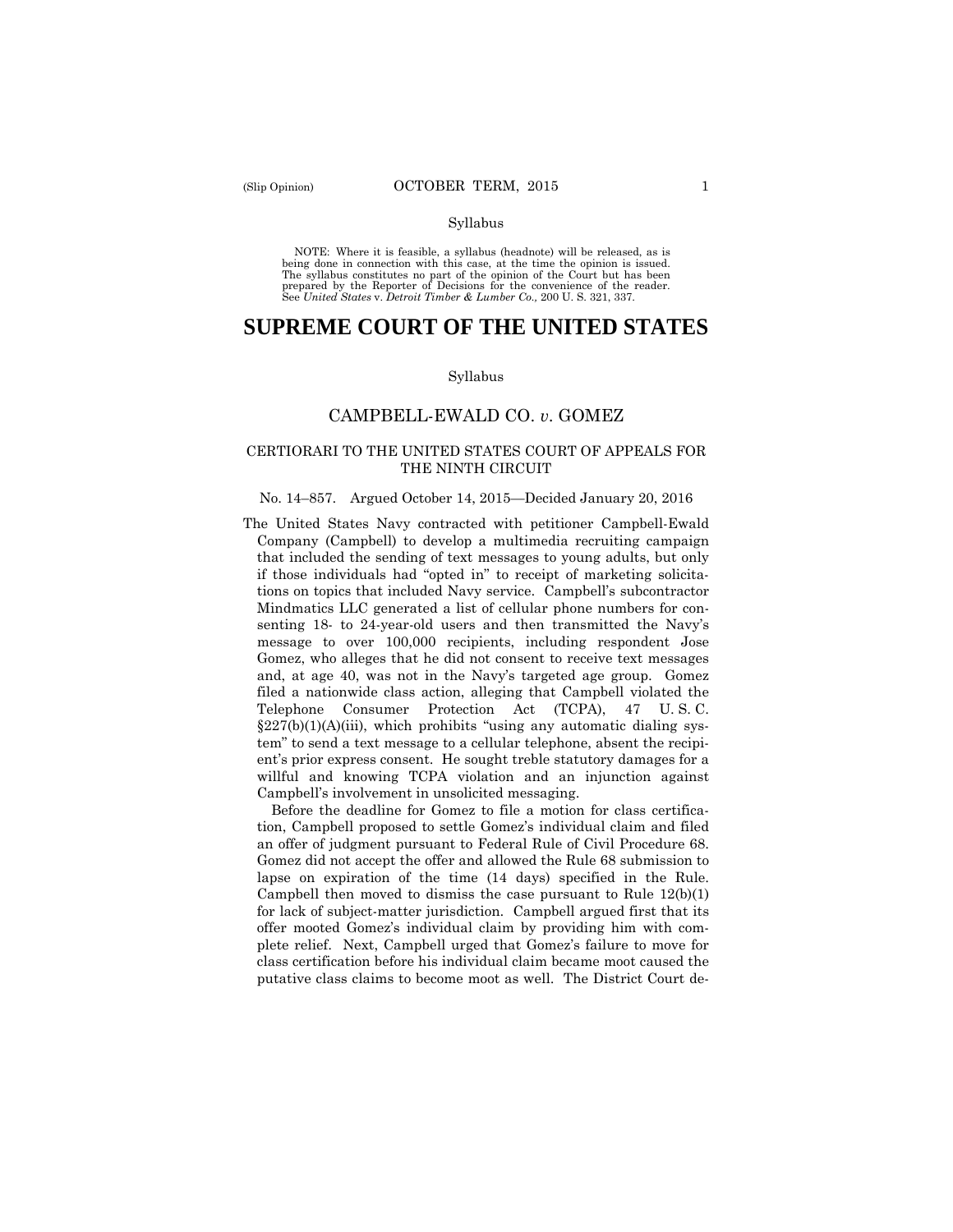#### Syllabus

nied the motion. After limited discovery, the District Court granted Campbell's motion for summary judgment. Relying on *Yearsley* v. *W. A. Ross Constr. Co.*, 309 U. S. 18, the court held that Campbell, as a contractor acting on the Navy's behalf, acquired the Navy's sovereign immunity from suit under the TCPA. The Ninth Circuit reversed. It agreed that Gomez's case remained live but concluded that Campbell was not entitled to "derivative sovereign immunity" under *Yearsley* or on any other basis.

1. An unaccepted settlement offer or offer of judgment does not moot a plaintiff's case, so the District Court retained jurisdiction to adjudicate Gomez's complaint.

Article III's "cases" and "controversies" limitation requires that "an actual controversy . . . be extant at all stages of review, not merely at the time the complaint is filed," *Arizonans for Official English* v. *Arizona*, 520 U. S. 43, 67 (internal quotation marks omitted), but a case does not become moot as "long as the parties have a concrete interest, however small," in the litigation's outcome, *Chafin* v. *Chafin*, 568 U. S. \_\_\_, \_\_\_ (internal quotation marks omitted).

 to satisfy his individual claim. Under basic principles of contract Gomez's complaint was not effaced by Campbell's unaccepted offer law, Campbell's settlement bid and Rule 68 offer of judgment, once rejected, had no continuing efficacy. With no settlement offer operative, the parties remained adverse; both retained the same stake in the litigation they had at the outset. Neither Rule 68 nor the 19thcentury railroad tax cases *California* v. *San Pablo & Tulare R. Co.*, 149 U. S. 308, *Little* v. *Bowers*, 134 U. S. 547, and *San Mateo County*  v*. Southern Pacific R. Co.*, 116 U. S. 138, support the argument that an unaccepted settlement offer can moot a complaint. Pp. 6–12.

 its authority "was not validly conferred." *Id.*, at 21. The summary 2. Campbell's status as a federal contractor does not entitle it to immunity from suit for its violation of the TCPA. Unlike the United States and its agencies, federal contractors do not enjoy absolute immunity. A federal contractor who simply performs as directed by the Government may be shielded from liability for injuries caused by its conduct. See *Yearsley*, 309 U. S., at 20–21. But no "derivative immunity" exists when the contractor has "exceeded [its] authority" or judgment record includes evidence that the Navy authorized Campbell to send text messages only to individuals who had "opted in" to receive solicitations, as required by the TCPA. When a contractor violates both federal law and the Government's explicit instructions, as alleged here, no immunity shields the contractor from suit. Pp. 12– 14.

*Held*: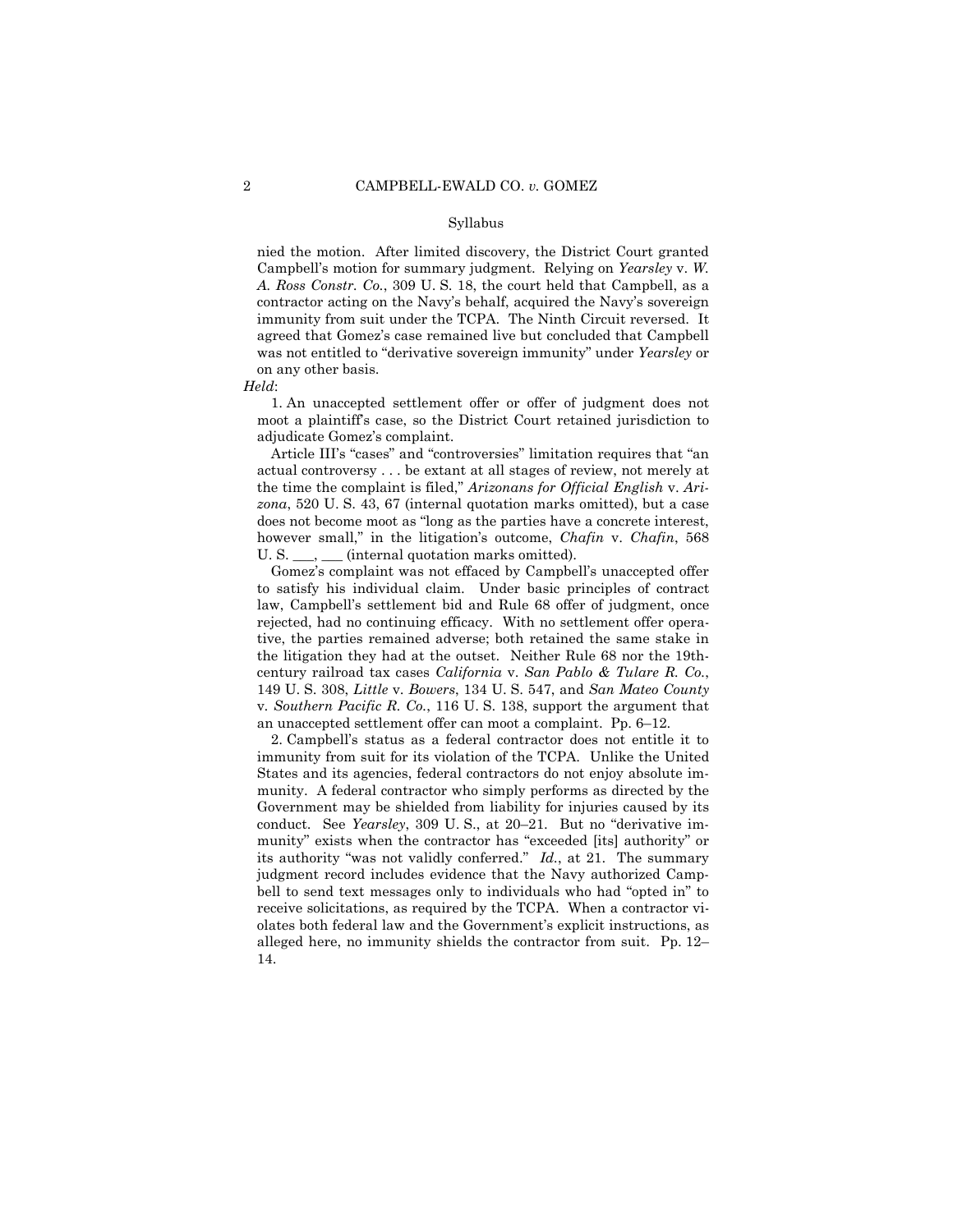# Syllabus

768 F. 3d 871, affirmed and remanded.

GINSBURG, J., delivered the opinion of the Court, in which KENNEDY, BREYER, SOTOMAYOR, and KAGAN, JJ., joined. THOMAS, J., filed an opinion concurring in the judgment. ROBERTS, C. J., filed a dissenting opinion, in which SCALIA and ALITO, JJ., joined. ALITO, J., filed a dissenting opinion.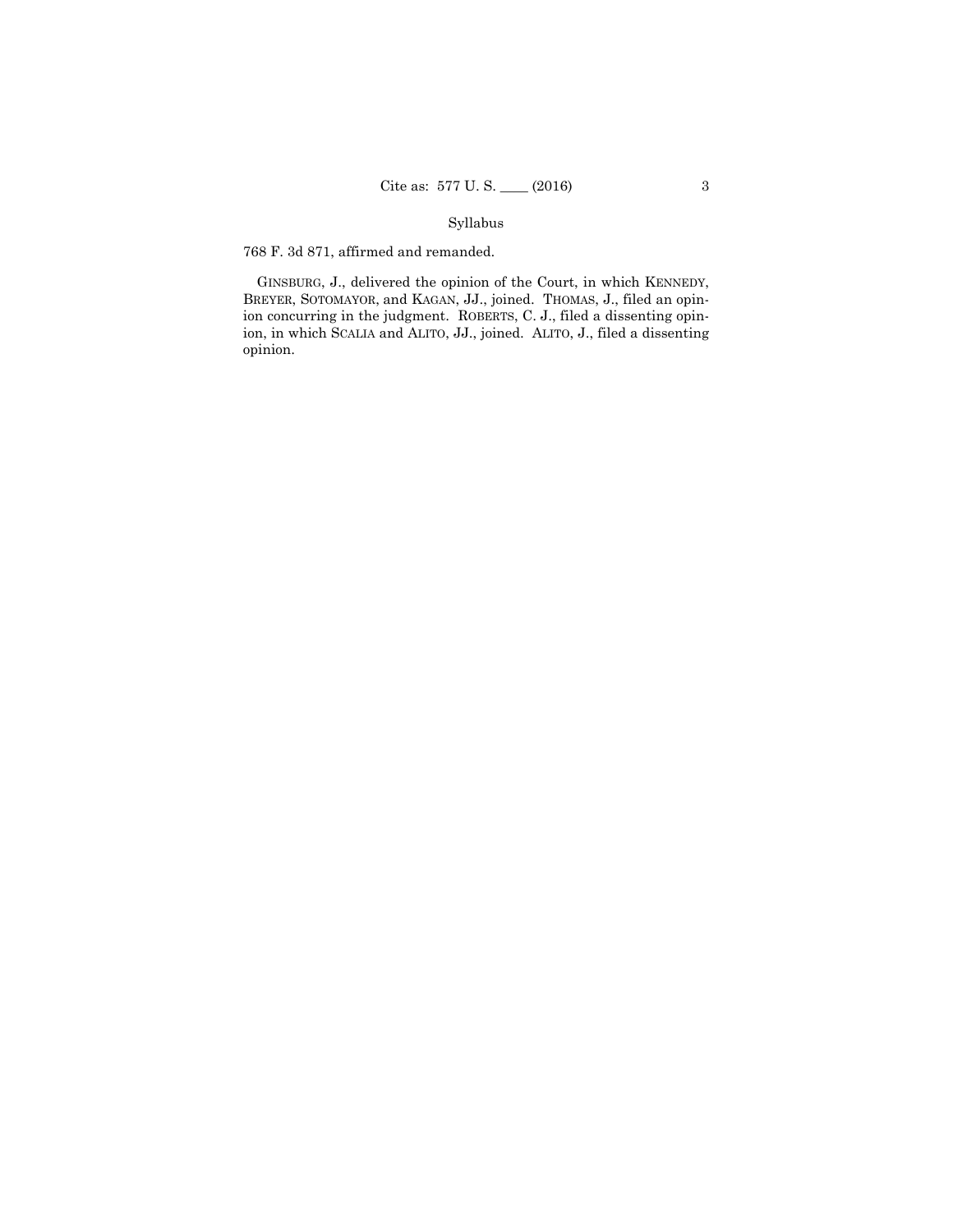preliminary print of the United States Reports. Readers are requested to notify the Reporter of Decisions, Supreme Court of the United States, Wash- ington, D. C. 20543, of any typographical or other formal errors, in order that corrections may be made before the preliminary print goes to press. NOTICE: This opinion is subject to formal revision before publication in the

# $\frac{1}{2}$  ,  $\frac{1}{2}$  ,  $\frac{1}{2}$  ,  $\frac{1}{2}$  ,  $\frac{1}{2}$  ,  $\frac{1}{2}$  ,  $\frac{1}{2}$ **SUPREME COURT OF THE UNITED STATES**

#### $\frac{1}{2}$  ,  $\frac{1}{2}$  ,  $\frac{1}{2}$  ,  $\frac{1}{2}$  ,  $\frac{1}{2}$  ,  $\frac{1}{2}$ No. 14–857

# CAMPBELL-EWALD COMPANY, PETITIONER *v.* JOSE GOMEZ

# APPEALS FOR THE NINTH CIRCUIT<br>[January 20, 2016] ON WRIT OF CERTIORARI TO THE UNITED STATES COURT OF

# JUSTICE GINSBURG delivered the opinion of the Court.

Is an unaccepted offer to satisfy the named plaintiff 's individual claim sufficient to render a case moot when the complaint seeks relief on behalf of the plaintiff and a class of persons similarly situated? This question, on which Courts of Appeals have divided, was reserved in *Genesis HealthCare Corp.* v. *Symczyk*, 569 U. S. \_\_, \_\_, \_\_, n. 4  $(2013)$  (slip op., at 5, 6, n. 4). We hold today, in accord with Rule 68 of the Federal Rules of Civil Procedure, that an unaccepted settlement offer has no force. Like other unaccepted contract offers, it creates no lasting right or obligation. With the offer off the table, and the defendant's continuing denial of liability, adversity between the parties persists.

 suit shield the petitioner, a private enterprise, as well? This case presents a second question. The claim in suit concerns performance of the petitioner's contract with the Federal Government. Does the sovereign's immunity from We hold that the petitioner's status as a Government contractor does not entitle it to "derivative sovereign immunity," *i.e.,* the blanket immunity enjoyed by the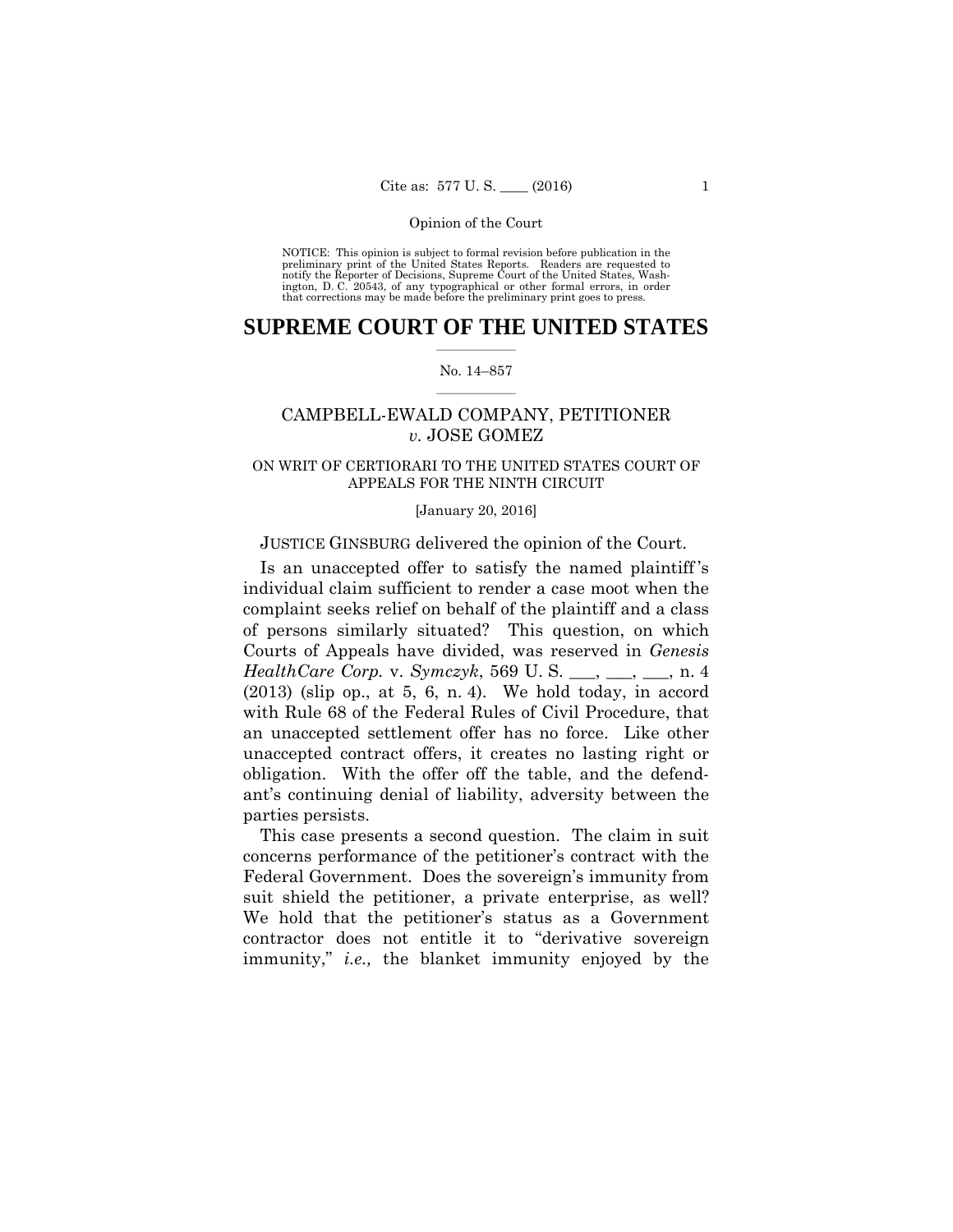sovereign.

I

The Telephone Consumer Protection Act (TCPA or Act) 48 Stat. 1064, 47 U. S. C. §227(b)(1)(A)(iii), prohibits any person, absent the prior express consent of a telephonecall recipient, from "mak[ing] any call . . . using any automatic telephone dialing system . . . to any telephone number assigned to a paging service [or] cellular telephone service." A text message to a cellular telephone, it is undisputed, qualifies as a "call" within the compass of  $\S 227(b)(1)(A)(iii)$ . 768 F. 3d 871, 874 (CA9 2014). For damages occasioned by conduct violating the TCPA, §227(b)(3) authorizes a private right of action. A plaintiff successful in such an action may recover her "actual monetary loss" or \$500 for each violation, "whichever is greater." Damages may be trebled if "the defendant willfully or knowingly violated" the Act.

Petitioner Campbell-Ewald Company (Campbell) is a nationwide advertising and marketing communications agency. Beginning in 2000, the United States Navy engaged Campbell to develop and execute a multimedia recruiting campaign. In 2005 and 2006, Campbell proposed to the Navy a campaign involving text messages sent to young adults, the Navy's target audience, encouraging them to learn more about the Navy. The Navy approved Campbell's proposal, conditioned on sending the messages only to individuals who had "opted in" to receipt of marketing solicitations on topics that included service in the Navy. App. 42. In final form, the message read:

"Destined for something big? Do it in the Navy. Get a career. An education. And a chance to serve a greater cause. For a FREE Navy video call [phone number]." 768 F. 3d, at 873.

Campbell then contracted with Mindmatics LLC, which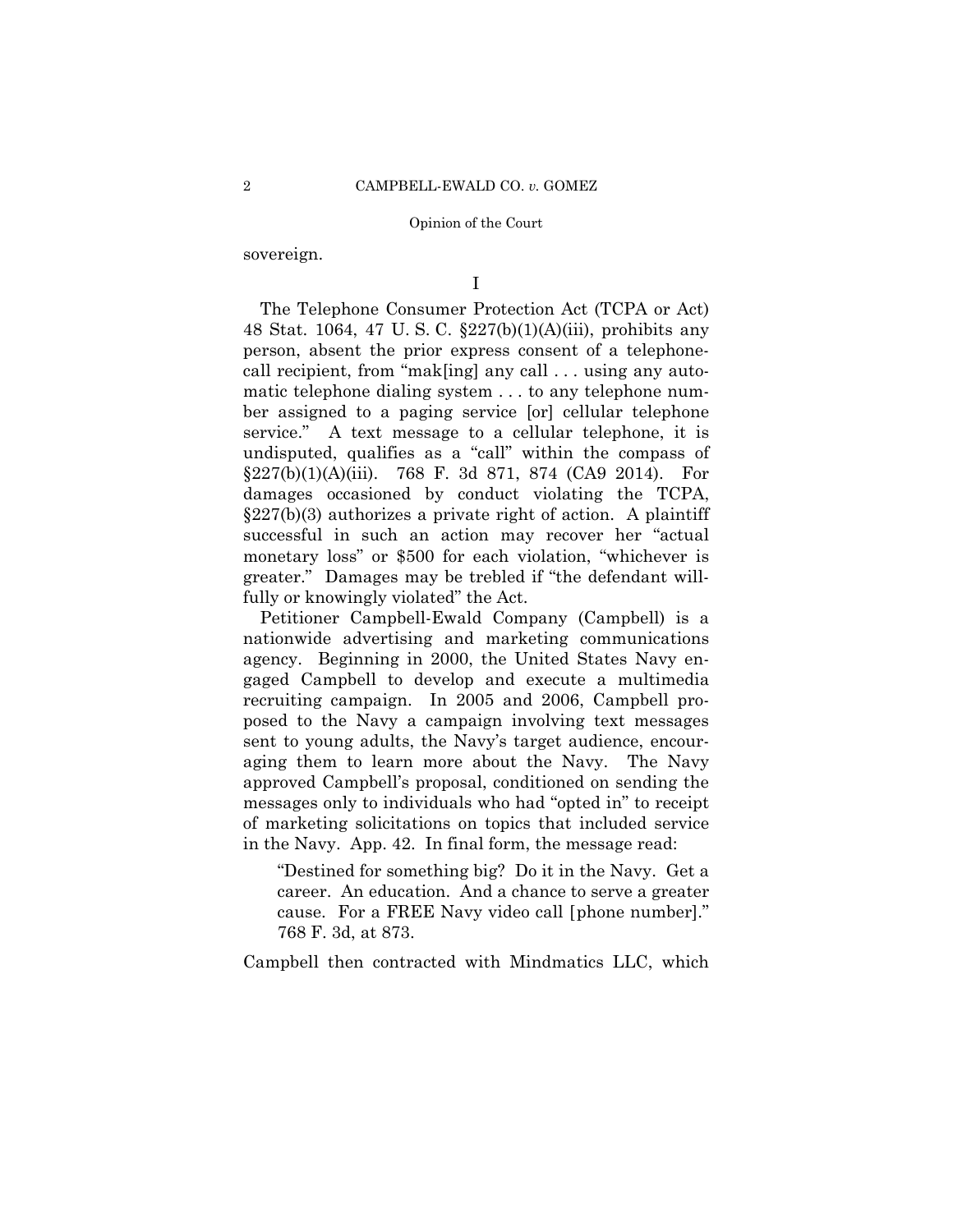generated a list of cellular phone numbers geared to the Navy's target audience—namely, cellular phone users between the ages of 18 and 24 who had consented to receiving solicitations by text message. In May 2006, Mindmatics transmitted the Navy's message to over 100,000 recipients.

Respondent Jose Gomez was a recipient of the Navy's recruiting message. Alleging that he had never consented to receiving the message, that his age was nearly 40, and that Campbell had violated the TCPA by sending the message (and perhaps others like it), Gomez filed a classaction complaint in the District Court for the Central District of California in 2010. On behalf of a nationwide class of individuals who had received, but had not consented to receipt of, the text message, Gomez sought treble statutory damages, costs, and attorney's fees, also an injunction against Campbell's involvement in unsolicited messaging. App. 16–24.

Prior to the agreed-upon deadline for Gomez to file a motion for class certification, Campbell proposed to settle Gomez's individual claim and filed an offer of judgment pursuant to Federal Rule of Civil Procedure 68. App. to Pet. for Cert. 52a–61a.<sup>1</sup> Campbell offered to pay Gomez

——————

"**(d) Paying Costs After an Unaccepted Offer.** If the judgment that the offeree finally obtains is not more favorable than the un-

. . . . .

<sup>&</sup>lt;sup>1</sup> Federal Rule of Civil Procedure 68 provides, in relevant part:

 **"(a) Making an Offer; Judgment on an Accepted Offer.** At least 14 days before the date set for trial, a party defending against a claim may serve on an opposing party an offer to allow judgment on specified terms, with the costs then accrued. If, within 14 days after being served, the opposing party serves written notice accepting the offer, either party may then file the offer and notice of acceptance, plus proof of service. The clerk must then enter judgment.

**<sup>&</sup>quot;(b) Unaccepted Offer.** An unaccepted offer is considered withdrawn, but it does not preclude a later offer. Evidence of an unaccepted offer is not admissible except in a proceeding to determine costs.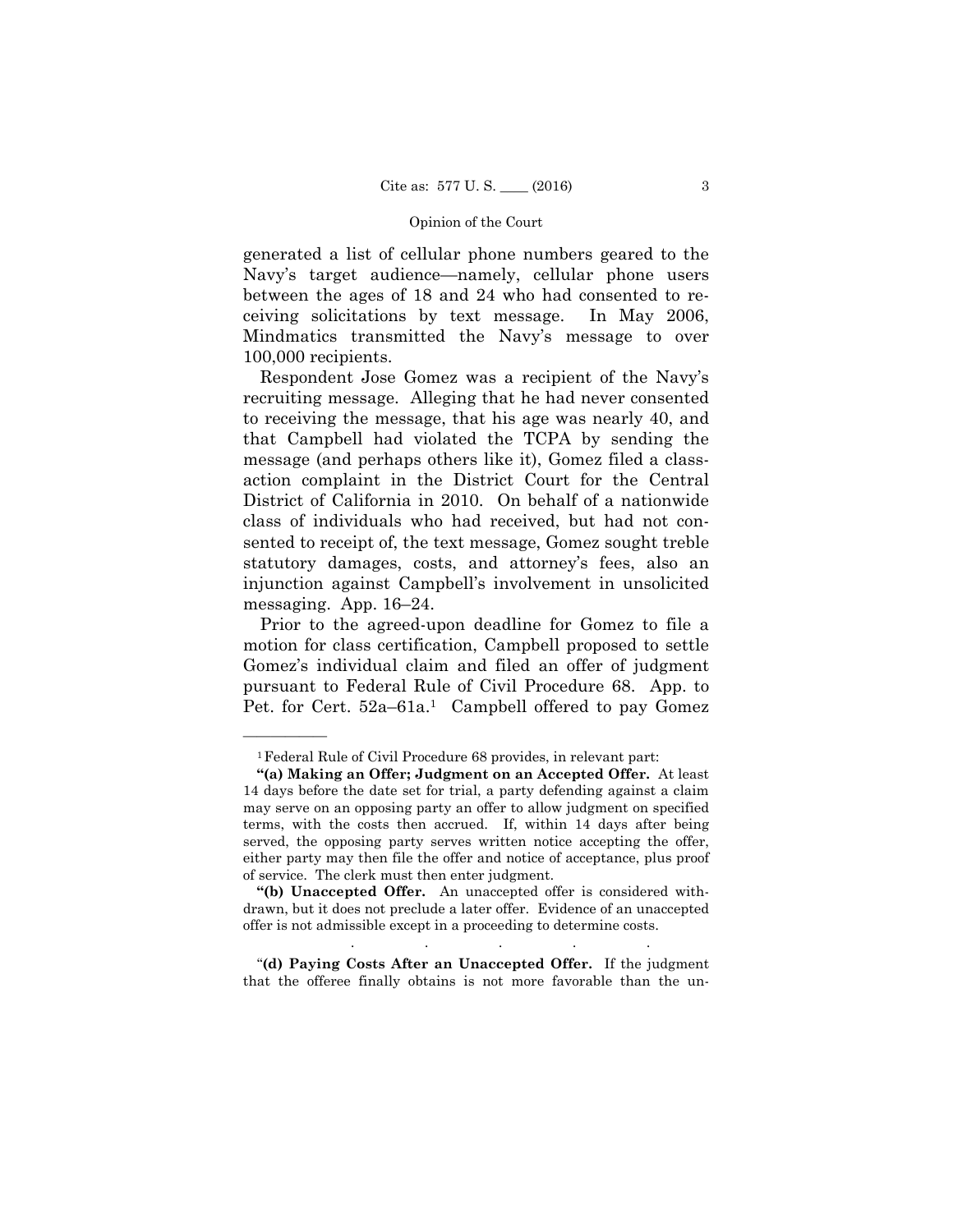his costs, excluding attorney's fees, and \$1,503 per message for the May 2006 text message and any other text message Gomez could show he had received, thereby satisfying his personal treble-damages claim. *Id.,* at 53a. Campbell also proposed a stipulated injunction in which it agreed to be barred from sending text messages in violation of the TCPA. The proposed injunction, however, denied liability and the allegations made in the complaint, and disclaimed the existence of grounds for the imposition of an injunction. *Id*., at 56a. The settlement offer did not include attorney's fees, Campbell observed, because the TCPA does not provide for an attorney's-fee award. *Id.,* at 53a. Gomez did not accept the settlement offer and allowed Campbell's Rule 68 submission to lapse after the time, 14 days, specified in the Rule.

 Campbell's motion. 805 F. Supp. 2d 923 (CD Cal. 2011).2 Campbell thereafter moved to dismiss the case pursuant to Federal Rule of Civil Procedure 12(b)(1) for lack of subject-matter jurisdiction. No Article III case or controversy remained, Campbell urged, because its offer mooted Gomez's individual claim by providing him with complete relief. Gomez had not moved for class certification before his claim became moot, Campbell added, so the putative class claims also became moot. The District Court denied Gomez was not dilatory in filing his certification request, the District Court determined; consequently, the court noted, the class claims would "relat[e] back" to the date Gomez filed the complaint. *Id.,* at 930–931.

After limited discovery, Campbell moved for summary judgment on a discrete ground. The U. S. Navy enjoys the sovereign's immunity from suit under the TCPA, Camp-

accepted offer, the offeree must pay the costs incurred after the offer was made."<br><sup>2</sup> Because Campbell had already answered the complaint, the District

Court construed Campbell's motion as a request for summary judgment. 805 F. Supp. 2d, at 927, n. 2.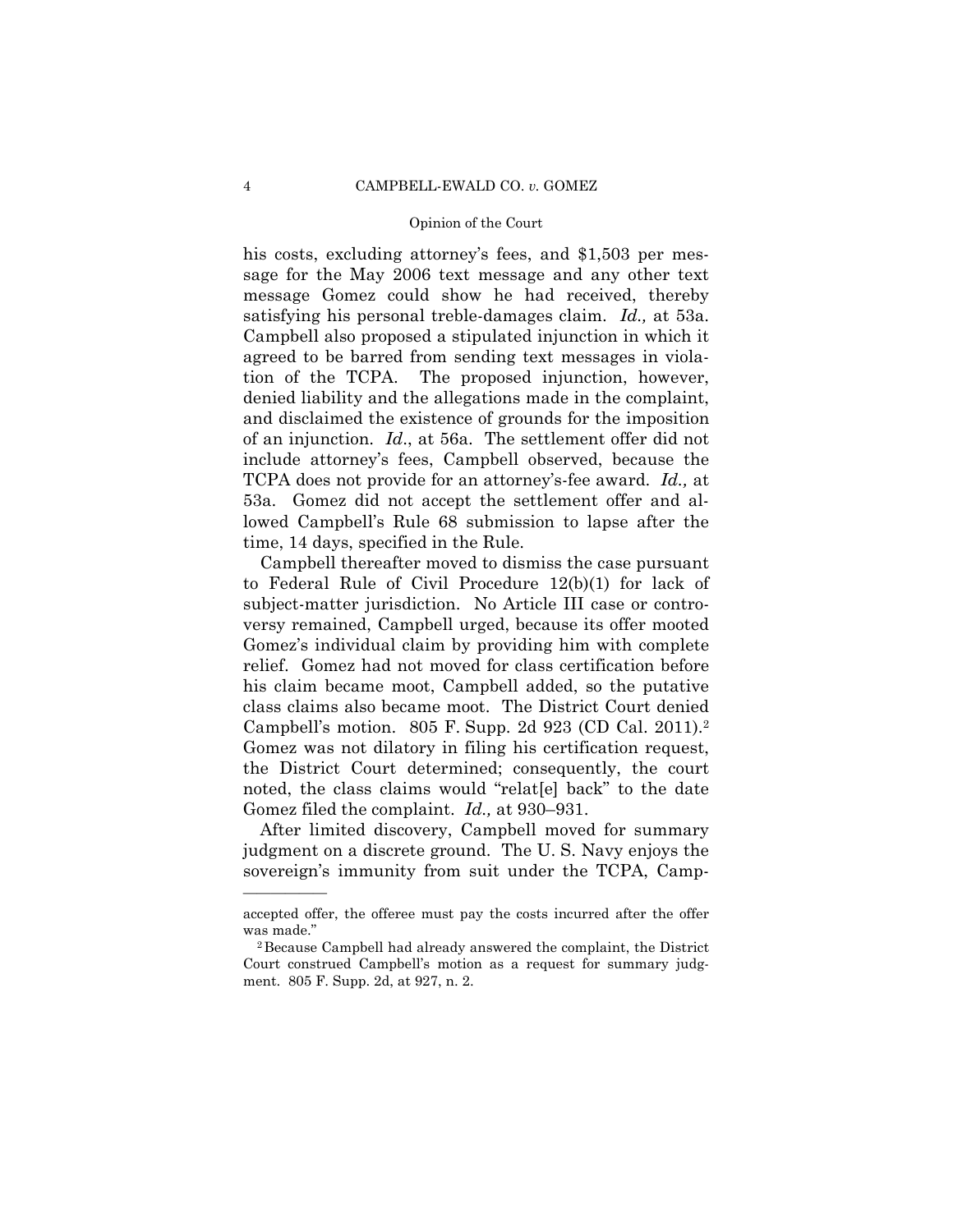bell argued. The District Court granted the motion. Relying on our decision in *Yearsley* v. *W. A. Ross Constr. Co.*, 309 U. S. 18 (1940), the court held that, as a contractor acting on the Navy's behalf, Campbell acquired the Navy's immunity. No. CV 10–02007DMG (CD Cal., Feb. 22, 2013), App. to Pet. for Cert. 22a–34a, 2013 WL 655237.

The Court of Appeals for the Ninth Circuit reversed the summary judgment entered for Campbell. 768 F. 3d 871. The appeals court disagreed with the District Court's ruling on the immunity issue, but agreed that Gomez's case remained live. Concerning Gomez's individual claim, the Court of Appeals relied on its then-recent decision in *Diaz* v. *First American Home Buyers Protection Corp.*, 732 F. 3d 948 (2013). *Diaz* held that "an unaccepted Rule 68 offer that would fully satisfy a plaintiff 's [individual] claim is insufficient to render th[at] claim moot." *Id.,* at 950. As to the class relief Gomez sought, the Ninth Circuit held that "an unaccepted Rule 68 offer of judgment for the full amount of the named plaintiff 's individual claim and made before the named plaintiff files a motion for class certification—does not moot a class action." 768 F. 3d, at 875 (quoting *Pitts* v. *Terrible Herbst, Inc.*, 653 F. 3d 1081, 1091–1092 (CA9 2011)).

Next, the Court of Appeals held that Campbell was not entitled to "derivative sovereign immunity" under this Court's decision in *Yearsley* or on any other basis. 768 F. 3d, at 879–881. Vacating the District Court's judgment, the Ninth Circuit remanded the case for further proceedings.3

We granted certiorari to resolve a disagreement among the Courts of Appeals over whether an unaccepted offer can moot a plaintiff 's claim, thereby depriving federal courts of Article III jurisdiction. Compare *Bais Yaakov* v.

<sup>3</sup>The Court of Appeals stayed its mandate pending proceedings in this Court. App. to Pet. for Cert. 62a–63a.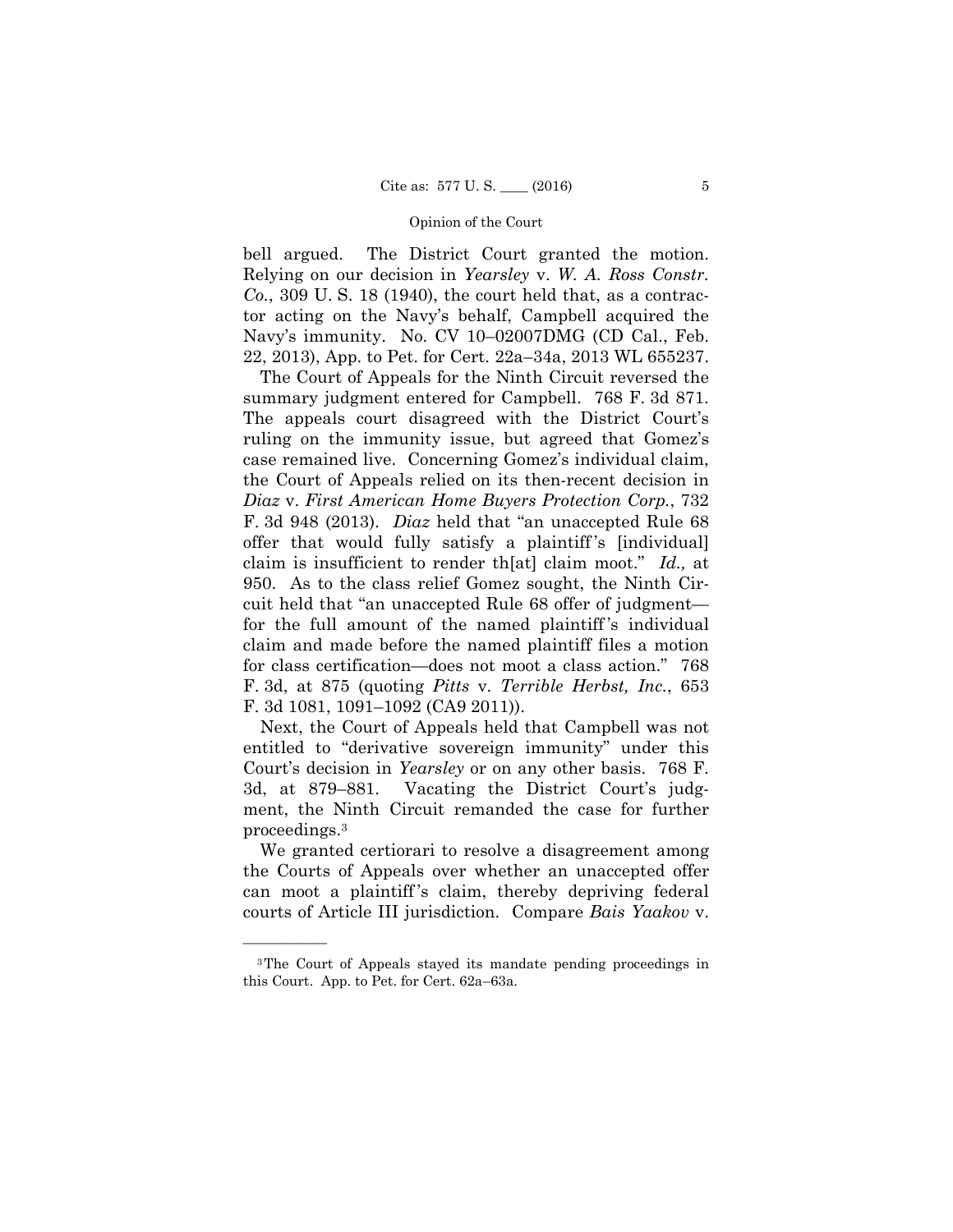*Act, Inc.*, 798 F. 3d 46, 52 (CA1 2015); *Hooks* v. *Landmark Industries, Inc.*, 797 F. 3d 309, 315 (CA5 2015); *Chapman*  v. *First Index, Inc.*, 796 F. 3d 783, 787 (CA7 2015); *Tanasi*  v. *New Alliance Bank*, 786 F. 3d 195, 200 (CA2 2015); *Stein* v. *Buccaneers Limited Partnership*, 772 F. 3d 698, 703 (CA11 2014); *Diaz*, 732 F. 3d, at 954–955 (holding that an unaccepted offer does not render a plaintiff 's claim moot), with *Warren* v. *Sessoms & Rogers, P. A.*, 676 F. 3d 365, 371 (CA4 2012); *O'Brien* v. *Ed Donnelly Enterprises, Inc.*, 575 F. 3d 567, 574–575 (CA6 2009); *Weiss* v. *Regal Collections*, 385 F. 3d 337, 340 (CA3 2004) (holding that an unaccepted offer can moot a plaintiff 's claim). We granted review as well to resolve the federal contractor immunity question Campbell's petition raised. 575 U. S.  $\_\_$  (2015).

### II

Article III of the Constitution limits federal-court jurisdiction to "cases" and "controversies." U. S. Const., Art. III, §2. We have interpreted this requirement to demand that "an actual controversy . . . be extant at all stages of review, not merely at the time the complaint is filed." *Arizonans for Official English* v. *Arizona*, 520 U. S. 43, 67 (1997) (quoting *Preiser* v. *Newkirk*, 422 U. S. 395, 401 (1975)). "If an intervening circumstance deprives the plaintiff of a 'personal stake in the outcome of the lawsuit,' at any point during litigation, the action can no longer proceed and must be dismissed as moot." *Genesis HealthCare Corp.*, 569 U.S., at (slip op., at 4) (quoting *Lewis* v. *Continental Bank Corp*., 494 U. S. 472, 477–478 (1990)). A case becomes moot, however, "only when it is impossible for a court to grant any effectual relief whatever to the prevailing party." *Knox* v. *Service Employees*, 567 U. S. \_\_\_, \_\_\_ (2012) (slip op., at 7) (internal quotation marks omitted). "As long as the parties have a concrete interest, however small, in the outcome of the litigation,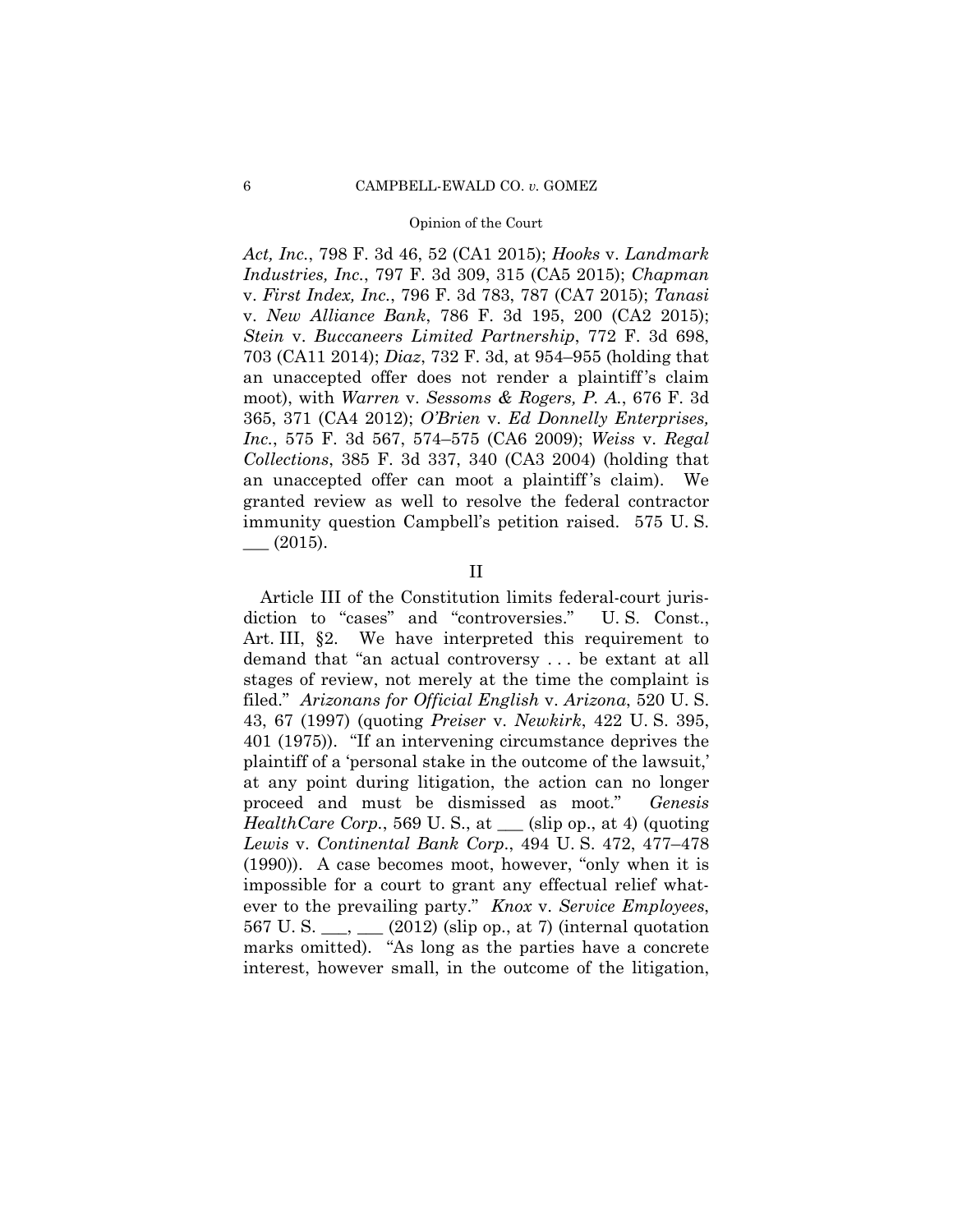the case is not moot." *Chafin* v. *Chafin*, 568 U.S. (2013) (slip op., at 6) (internal quotation marks omitted).

§201 *et seq.* In that case, as here, the defendant served In *Genesis HealthCare*, the Court considered a collective action brought by Laura Symczyk, a former employee of Genesis HealthCare Corp. Symczyk sued on behalf of herself and similarly situated employees for alleged violations of the Fair Labor Standards Act of 1938, 29 U. S. C. the plaintiff with an offer of judgment pursuant to Rule 68 that would have satisfied the plaintiff 's individual damages claim. 569 U. S.*,* at \_\_\_ (slip op., at 2). Also as here, the plaintiff allowed the offer to lapse by failing to respond within the time specified in the Rule. *Ibid.* But unlike the case Gomez mounted, Symczyk did not dispute in the lower courts that Genesis HealthCare's offer mooted her individual claim. *Id.*, at \_\_\_ (slip op., at 5). Because of that failure, the *Genesis HealthCare* majority refused to rule on the issue. Instead, the majority simply assumed, without deciding, that an offer of complete relief pursuant to Rule 68, even if unaccepted, moots a plaintiff 's claim. *Ibid.* Having made that assumption, the Court proceeded to consider whether the action remained justiciable on the basis of the collective-action allegations alone. Absent a plaintiff with a live individual case, the Court concluded, the suit could not be maintained. *Id.,* at \_\_\_ (slip op., at 6).

JUSTICE KAGAN, writing in dissent, explained that she would have reached the threshold question and would have held that "an unaccepted offer of judgment cannot moot a case." *Id.*, at \_\_\_ (slip op., at 3). She reasoned:

"When a plaintiff rejects such an offer—however good the terms—her interest in the lawsuit remains just what it was before. And so too does the court's ability to grant her relief. An unaccepted settlement offer like any unaccepted contract offer—is a legal nullity, with no operative effect. As every first-year law stu-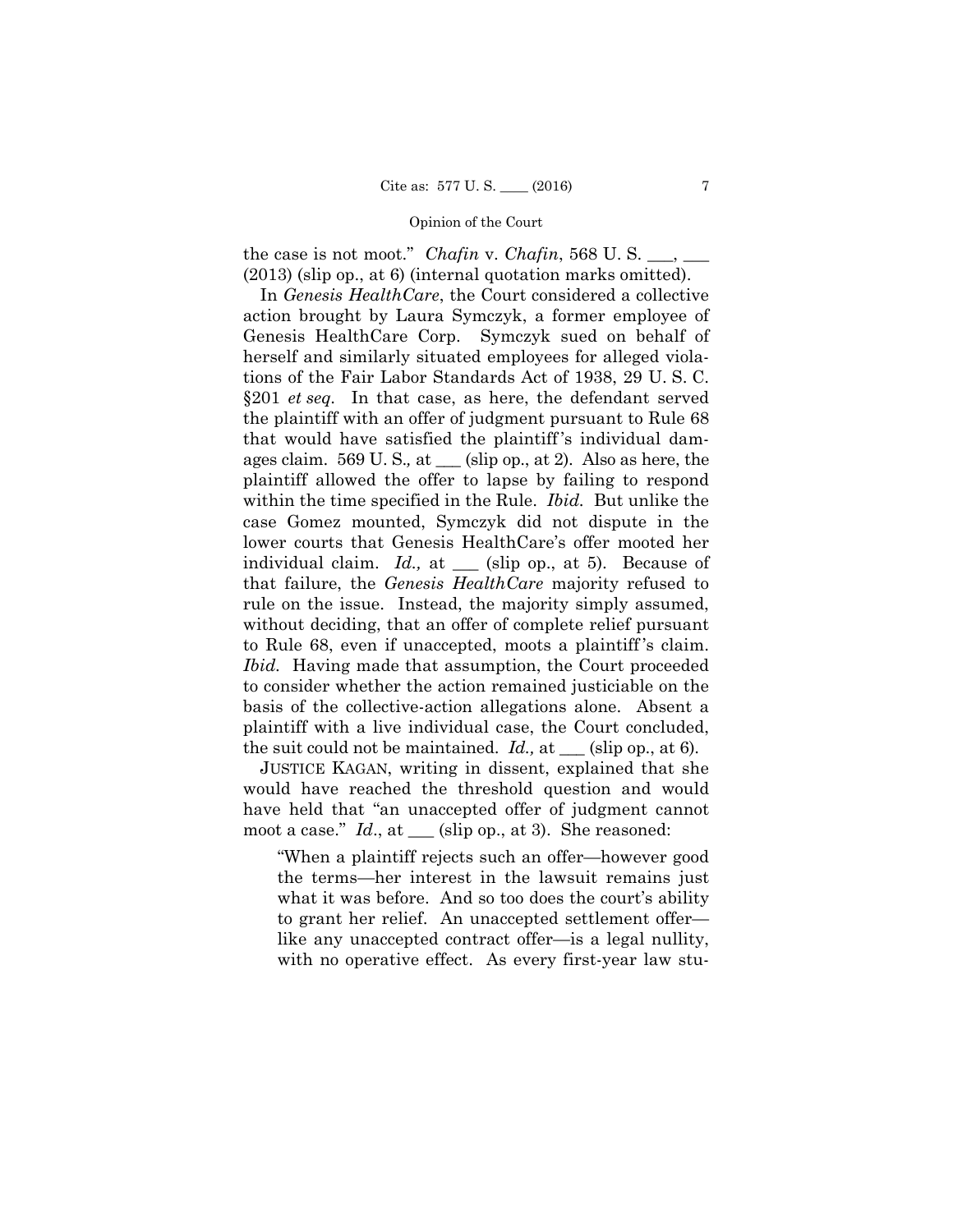dent learns, the recipient's rejection of an offer 'leaves the matter as if no offer had ever been made.' *Minneapolis & St. Louis R. Co.* v. *Columbus Rolling Mill*, 119 U. S. 149, 151 (1886). Nothing in Rule 68 alters that basic principle; to the contrary, that rule specifies that '[a]n unaccepted offer is considered withdrawn.' Fed. Rule Civ. Proc. 68(b). So assuming the case was live before—because the plaintiff had a stake and the court could grant relief—the litigation carries on, unmooted." *Ibid*.

We now adopt JUSTICE KAGAN's analysis, as has every Court of Appeals ruling on the issue post *Genesis HealthCare*.4 Accordingly, we hold that Gomez's complaint was not effaced by Campbell's unaccepted offer to satisfy his individual claim.

As earlier recounted, see *supra*, at 3–4, Gomez commenced an action against Campbell for violation of the TCPA, suing on behalf of himself and others similarly situated. Gomez sought treble statutory damages and an injunction on behalf of a nationwide class, but Campbell's settlement offer proposed relief for Gomez alone, and it did not admit liability. App. to Pet. for Cert. 58a. Gomez rejected Campbell's settlement terms and the offer of judgment.

 U. S., at \_\_\_ (KAGAN, J., dissenting) (slip op., at 3). Absent Under basic principles of contract law, Campbell's settlement bid and Rule 68 offer of judgment, once rejected, had no continuing efficacy. See *Genesis HealthCare*, 569 Gomez's acceptance, Campbell's settlement offer remained

<sup>4</sup>See *Bais Yaakov* v. *Act, Inc.*, 798 F. 3d 46, 51–52 (CA1 2015); *Hooks*  v. *Landmark Industries, Inc.*, 797 F. 3d 309, 314–315 (CA5 2015); *Chapman* v. *First Index, Inc.*, 796 F. 3d 783, 786–787 (CA7 2015); *Tanasi* v. *New Alliance Bank*, 786 F. 3d 195, 199–200 (CA2 2015); *Stein*  v. *Buccaneers Limited Partnership*, 772 F. 3d 698, 702–703 (CA11 2014); *Diaz* v. *First American Home Buyers Corp.*, 732 F. 3d 948, 953– 955 (CA9 2013).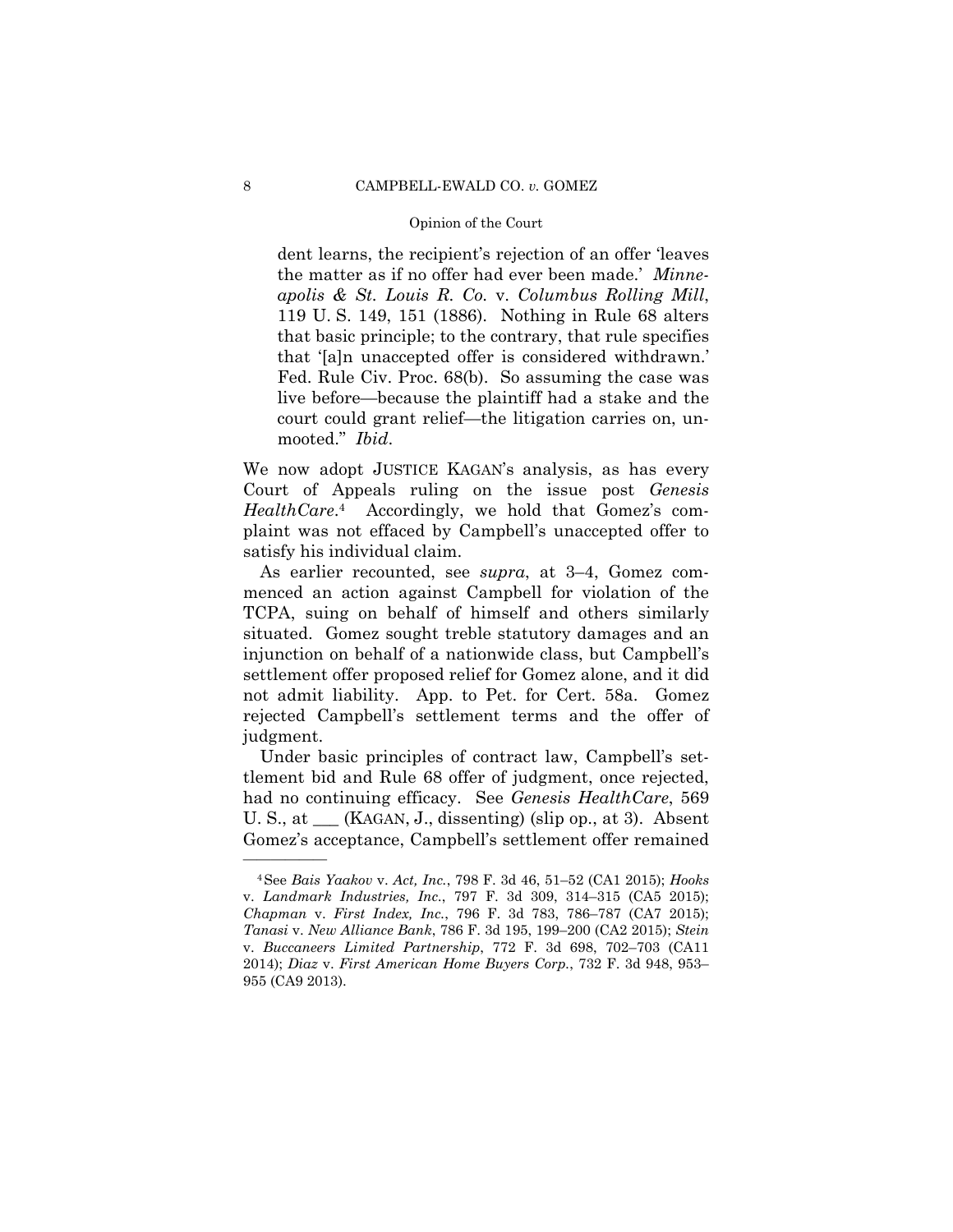upon the former, until it is accepted by the latter  $\dots$ ."). only a proposal, binding neither Campbell nor Gomez. See App. to Pet. for Cert. 59a ("Please advise whether Mr. Gomez will accept [Campbell's] offer ...."). Having rejected Campbell's settlement bid, and given Campbell's continuing denial of liability, Gomez gained no entitlement to the relief Campbell previously offered. See *Eliason* v. *Henshaw*, 4 Wheat. 225, 228 (1819) ("It is an undeniable principle of the law of contracts, that an offer of a bargain by one person to another, imposes no obligation In short, with no settlement offer still operative, the parties remained adverse; both retained the same stake in the litigation they had at the outset.

The Federal Rule in point, Rule 68, hardly supports the argument that an unaccepted settlement offer can moot a complaint. An offer of judgment, the Rule provides, "is considered withdrawn" if not accepted within 14 days of its service. Fed. Rule Civ. Proc. 68(a), (b). The sole built-in sanction: "If the [ultimate] judgment . . . is not more favorable than the unaccepted offer, the offeree must pay the costs incurred after the offer was made." Rule 68(d).

In urging that an offer of judgment can render a controversy moot, Campbell features a trio of 19th-century railroad tax cases: *California* v. *San Pablo & Tulare R. Co.*, 149 U. S. 308 (1893), *Little* v. *Bowers*, 134 U. S. 547 (1890), and *San Mateo County* v*. Southern Pacific R. Co.*, 116 U. S. 138 (1885). None of those decisions suggests that an *unaccepted* settlement offer can put a plaintiff out of court. In *San Pablo*, California had sued to recover state and county taxes due from a railroad. In response, the railroad had not merely offered to pay the taxes in question. It had actually deposited the full amount demanded in a California bank in the State's name, in accord with a California statute that "extinguished" the railroad's tax obligations upon such payment. 149 U. S., at 313–314. *San Pablo* thus rested on California's substantive law,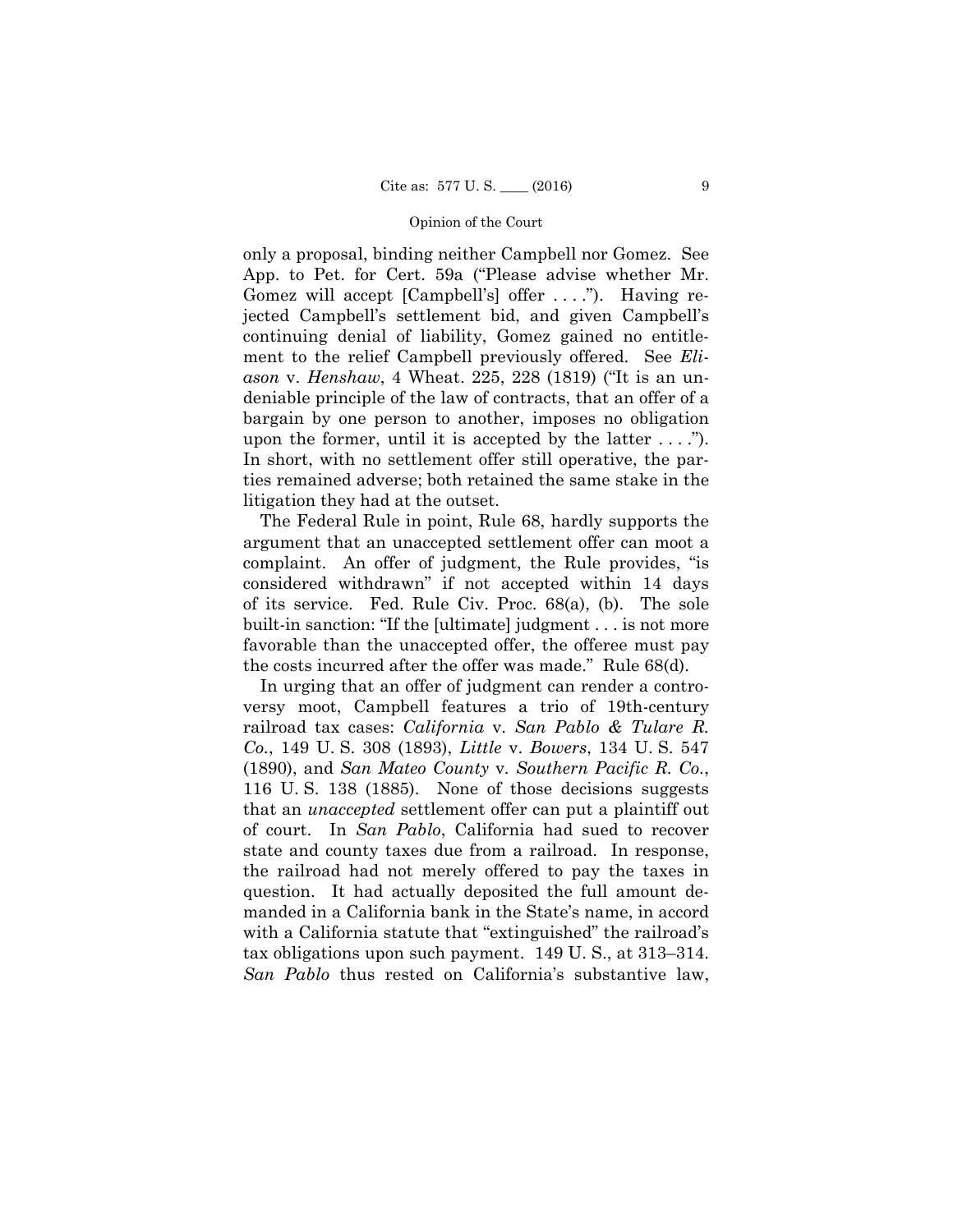ment of the amount in controversy. *San Mateo* and *Little*  which required the State to accept a taxpayer's full paysimilarly involved actual payment of the taxes for which suit was brought. In all three cases, the railroad's payments had fully satisfied the asserted tax claims, and so extinguished them. *San Mateo*, 116 U. S., at 141–142; *Little*, 134 U. S., at 556.5

In contrast to the cases Campbell highlights, when the

<sup>5</sup> In addition to *California* v. *San Pablo & Tulare R. Co.*, 149 U. S. 308 (1893), THE CHIEF JUSTICE maintains, two recent decisions of the Court support its position: *Alvarez* v. *Smith*, 558 U. S. 87 (2009), and *Already, LLC* v. *Nike, Inc.*, 568 U. S. \_\_\_ (2013). See *post,* at 6–9 (dissenting opinion). The Court's reasoning in those opinions, however, is consistent with our decision in this case. In *Alvarez*, the Court found moot claims for injunctive and declaratory relief in relation to cars and cash seized by the police. Through separate state-court proceedings, the State had "returned all the cars that it seized," and the plaintiffproperty owners had "either forfeited any relevant cash or ha[d] accepted as final the State's return of some of it." 558 U. S., at 89, 95–96. *Alvarez* thus resembles the railroad tax cases described above: The *Alvarez* plaintiffs had in fact received all the relief they could claim, all "underlying property disputes" had ended, *id.,* at 89, and as the complaint sought "only declaratory and injunctive relief, not damages," *id.,*  at 92, no continuing controversy remained.

 moot a claim. *Id.,* at \_\_\_ (slip op., at 6). True, Nike's covenant was *Already* concerned a trademark owned by Nike. Already sought a declaratory judgment invalidating the trademark. The injury Already asserted was the ongoing threat that Nike would sue for trademark infringement. In response to Already's claim, Nike filed a "Covenant Not to Sue," in which it promised not to bring any trademark claims based on Already's existing or similar footwear designs. 568 U. S., at  $\alpha$  (slip op., at 2). The Court found this covenant sufficient to overcome the rule that "voluntary cessation" is generally inadequate to unilateral, but it afforded Already blanket protection from future trademark litigation. *Id.*, at \_\_\_ (slip op., at 8). The risk that underpinned Already's standing—the Damocles' sword of a trademark infringement suit—thus ceased to exist given Nike's embracive promise not to sue. In short, in both *Alvarez* and *Already*, the plaintiffs had received full redress for the injuries asserted in their complaints. Here, by contrast, Campbell's revocable offer, far from providing Gomez the relief sought in his complaint, gave him nary a penny.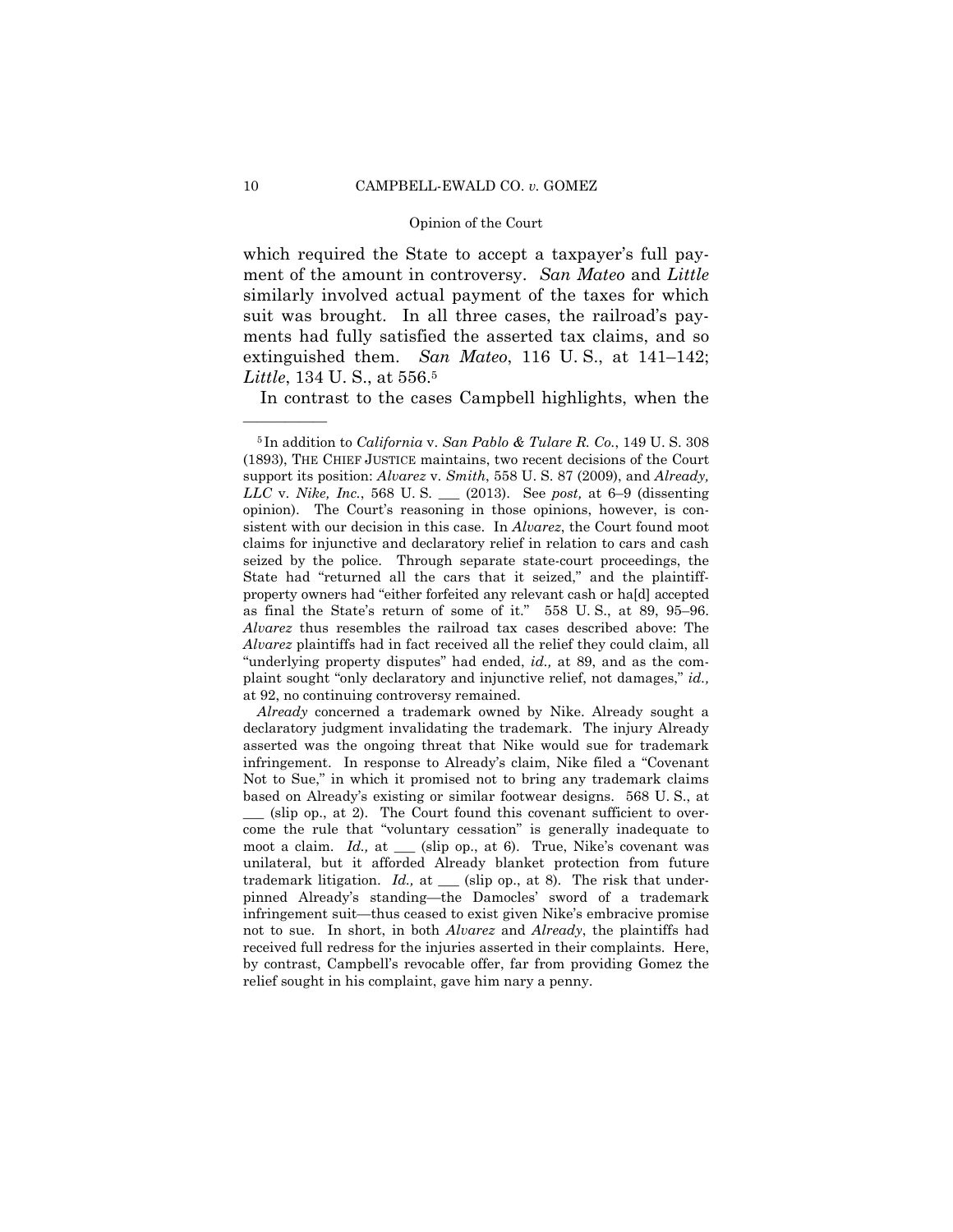settlement offer Campbell extended to Gomez expired, Gomez remained emptyhanded; his TCPA complaint, which Campbell opposed on the merits, stood wholly unsatisfied. Because Gomez's individual claim was not made moot by the expired settlement offer, that claim would retain vitality during the time involved in determining whether the case could proceed on behalf of a class. While a class lacks independent status until certified, see *Sosna*  v. *Iowa*, 419 U. S. 393, 399 (1975), a would-be class representative with a live claim of her own must be accorded a fair opportunity to show that certification is warranted.

THE CHIEF JUSTICE's dissent asserts that our decision transfers authority from the federal courts and "hands it to the plaintiff." *Post*, at 10. Quite the contrary. The dissent's approach would place the defendant in the driver's seat. We encountered a kindred strategy in *U. S. Bancorp Mortgage Co.* v. *Bonner Mall Partnership*, 513 U. S. 18 (1994). The parties in *Bancorp* had reached a voluntary settlement while the case was pending before this Court. *Id.,* at 20. The petitioner then sought vacatur of the Court of Appeals' judgment, contending that it should be relieved from the adverse decision on the ground that the settlement made the dispute moot. The Court rejected this gambit. *Id.,* at 25. Similarly here, Campbell sought to avoid a potential adverse decision, one that could expose it to damages a thousand-fold larger than the bid Gomez declined to accept.

In sum, an unaccepted settlement offer or offer of judgment does not moot a plaintiff 's case, so the District Court retained jurisdiction to adjudicate Gomez's complaint. That ruling suffices to decide this case. We need not, and do not, now decide whether the result would be different if a defendant deposits the full amount of the plaintiff 's individual claim in an account payable to the plaintiff, and the court then enters judgment for the plaintiff in that amount. That question is appropriately reserved for a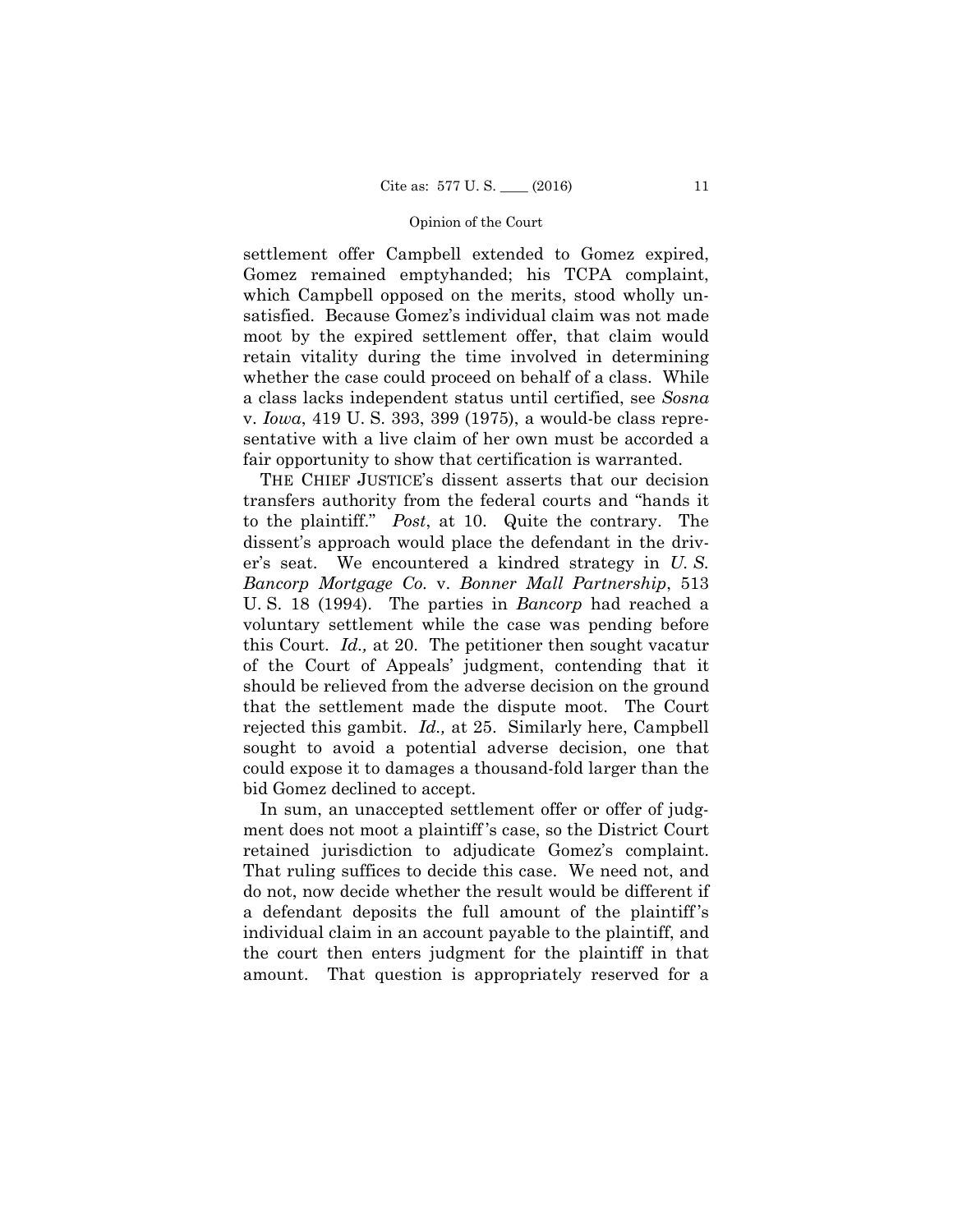case in which it is not hypothetical.

### III

The second question before us is whether Campbell's status as a federal contractor renders it immune from suit for violating the TCPA by sending text messages to unconsenting recipients. The United States and its agencies, it is undisputed, are not subject to the TCPA's prohibitions because no statute lifts their immunity. Brief for Petitioner 2; Brief for Respondent 43. Do federal contractors share the Government's unqualified immunity from liability and litigation? We hold they do not.

"[G]overnment contractors obtain certain immunity in connection with work which they do pursuant to their contractual undertakings with the United States." *Brady*  v. *Roosevelt S. S. Co.*, 317 U. S. 575, 583 (1943). That immunity, however, unlike the sovereign's, is not absolute. See *id.,* at 580–581. Campbell asserts "derivative sovereign immunity," Brief for Petitioner 35, but can offer no authority for the notion that private persons performing Government work acquire the Government's embracive immunity. When a contractor violates both federal law and the Government's explicit instructions, as here alleged, no "derivative immunity" shields the contractor from suit by persons adversely affected by the violation.

Campbell urges that two of our decisions support its "derivative immunity" defense: *Yearsley*, 309 U. S. 18, and *Filarsky* v. *Delia*, 566 U. S. \_\_\_ (2012). In *Yearsley*, a landowner asserted a claim for damages against a private company whose work building dikes on the Missouri River pursuant to its contract with the Federal Government had washed away part of the plaintiff 's land. We held that the contractor was not answerable to the landowner. "[T]he work which the contractor had done in the river bed," we observed, "was all authorized and directed by the Government of the United States" and "performed pursuant to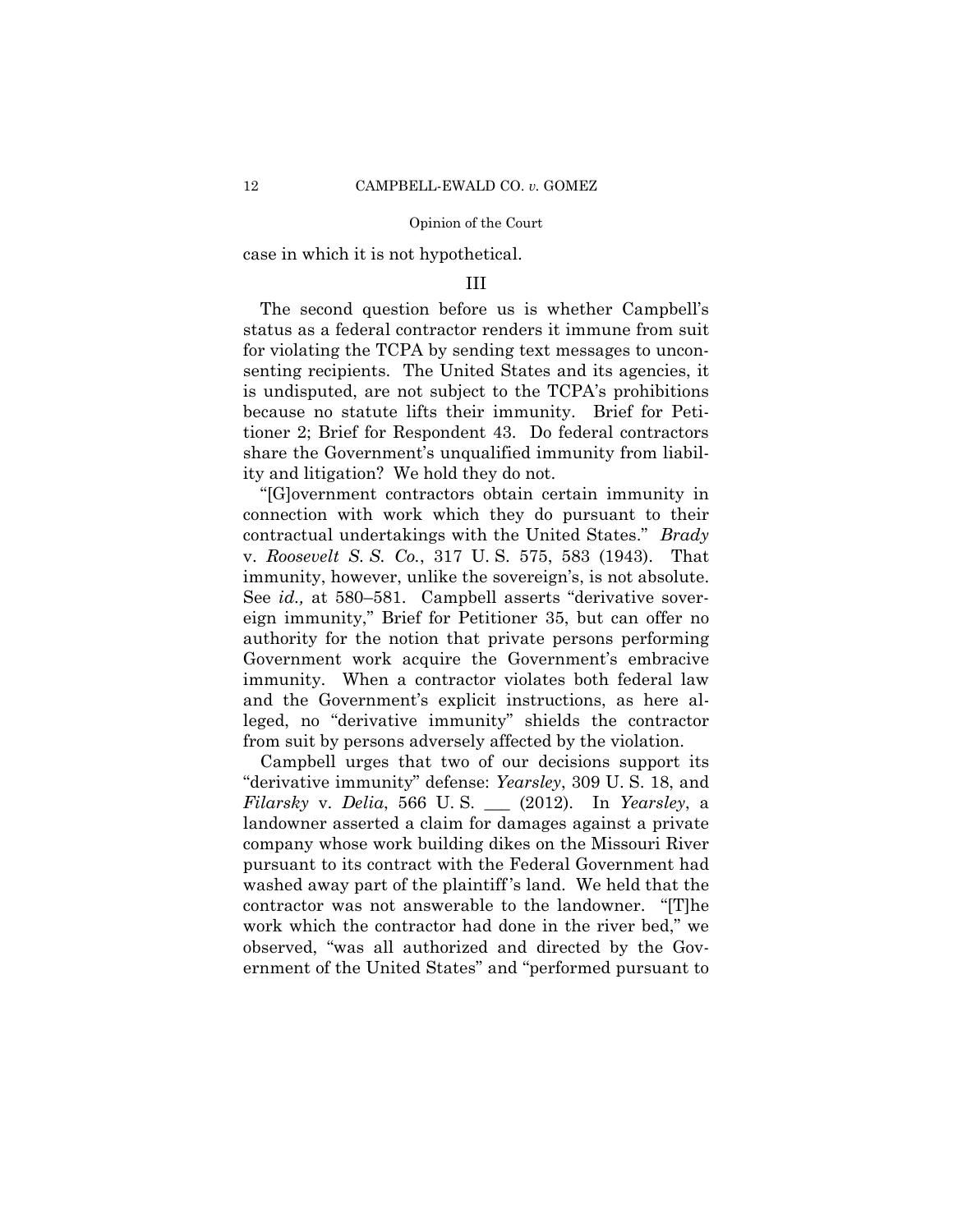the Act of Congress." 309 U. S., at 20 (internal quotation marks omitted). Where the Government's "authority to carry out the project was validly conferred, that is, if what was done was within the constitutional power of Congress," we explained, "there is no liability on the part of the contractor" who simply performed as the Government directed. *Id.*, at 20–21.6 The Court contrasted with *Yearsley* cases in which a Government agent had "exceeded his authority" or the authority "was not validly conferred"; in those circumstances, the Court said, the agent could be held liable for conduct causing injury to another. *Id.*, at 21.7

suit." *Id.*, at \_\_\_ (GINSBURG, J., concurring) (slip op., at 1) In *Filarsky*, we considered whether a private attorney temporarily retained by a municipal government as an investigator could claim qualified immunity in an action brought under 42 U. S. C. §1983. Finding no distinction in the common law "between public servants and private individuals engaged in public service," we held that the investigator could assert "qualified immunity" in the lawsuit. 566 U. S.*,* at \_\_\_, \_\_\_ (slip op., at 8, 5). Qualified immunity reduces the risk that contractors will shy away from government work. But the doctrine is bounded in a way that Campbell's "derivative immunity" plea is not. "Qualified immunity may be overcome . . . if the defendant knew or should have known that his conduct violated a right 'clearly established' at the time of the episode in

from the United States of "just compensation." Yearsley, 309 U.S., at 21. <sup>6</sup> If there had been a taking of the plaintiff 's property, the Court noted, "a plain and adequate remedy" would be at hand, *i.e.,* recovery

<sup>&</sup>lt;sup>7</sup>We disagree with the Court of Appeals to the extent that it described *Yearsley* as "establish[ing] a narrow rule regarding claims arising out of property damage caused by public works projects." 768 F. 3d, at 879. Critical in *Yearsley* was not the involvement of public works, but the contractor's performance in compliance with all federal directions.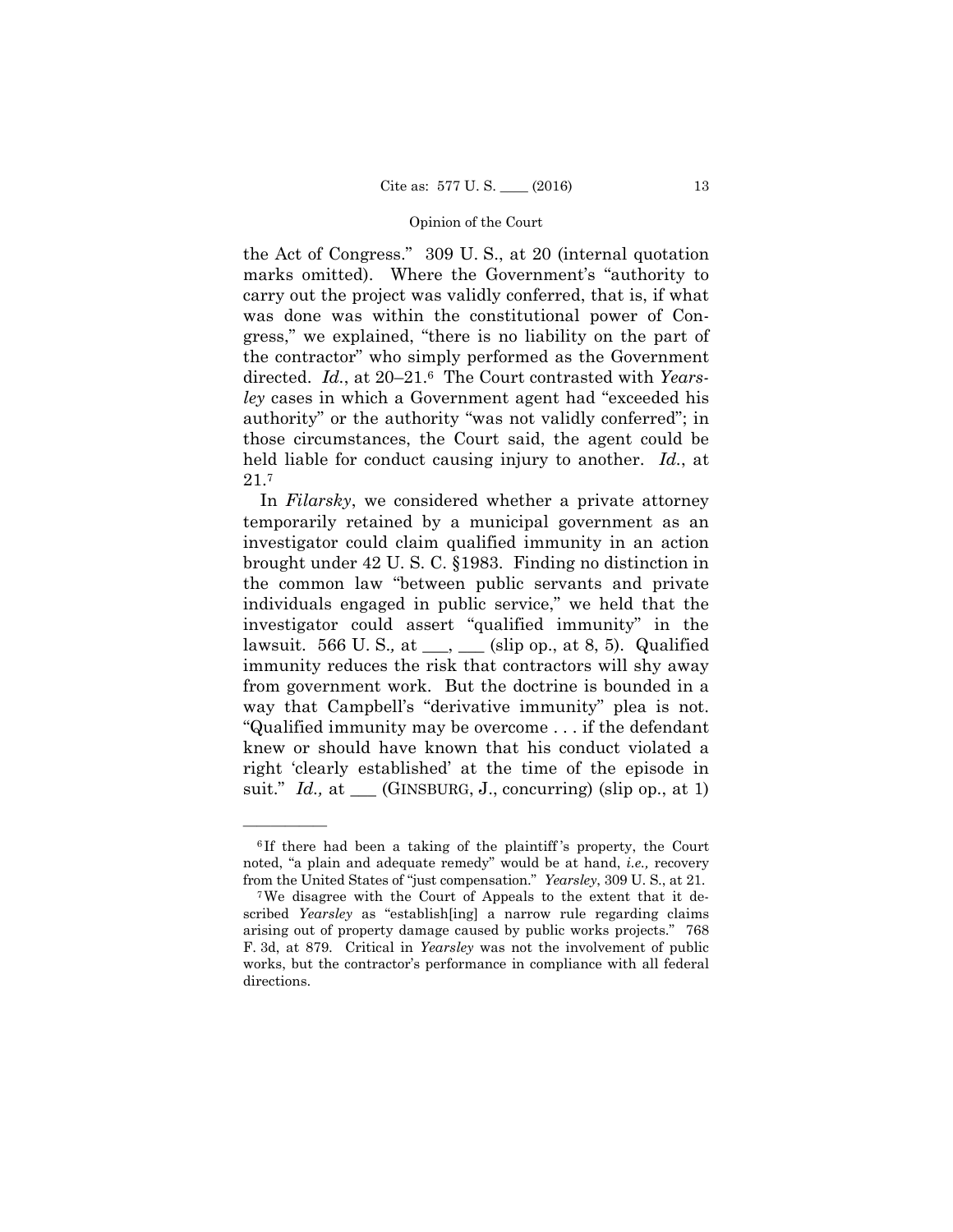(citing *Harlow* v. *Fitzgerald*, 457 U. S. 800, 818 (1982)). Campbell does not here contend that the TCPA's requirements or the Navy's instructions failed to qualify as "clearly established."

At the pretrial stage of litigation, we construe the record in a light favorable to the party seeking to avoid summary disposition, here, Gomez. *Matsushita Elec. Industrial Co.*  v. *Zenith Radio Corp.*, 475 U. S. 574, 587 (1986). In opposition to summary judgment, Gomez presented evidence that the Navy authorized Campbell to send text messages only to individuals who had "opted in" to receive solicitations. App. 42–44; 768 F. 3d, at 874. A Navy representative noted the importance of ensuring that the message recipient list be "kosher" (*i.e.,* that all recipients had consented to receiving messages like the recruiting text), and made clear that the Navy relied on Campbell's representation that the list was in compliance. App. 43. See also *ibid.* (noting that Campbell itself encouraged the Navy to use only an opt-in list in order to meet national and local law requirements). In short, the current record reveals no basis for arguing that Gomez's right to remain messagefree was in doubt or that Campbell complied with the Navy's instructions.

We do not overlook that subcontractor Mindmatics, not Campbell, dispatched the Navy's recruiting message to unconsenting recipients. But the Federal Communications Commission has ruled that, under federal commonlaw principles of agency, there is vicarious liability for TCPA violations. *In re Joint Petition Filed by Dish Network, LLC*, 28 FCC Rcd. 6574 (2013). The Ninth Circuit deferred to that ruling, 768 F. 3d, at 878, and we have no cause to question it. Campbell's vicarious liability for Mindmatics' conduct, however, in no way advances Campbell's contention that it acquired the sovereign's immunity from suit based on its contract with the Navy.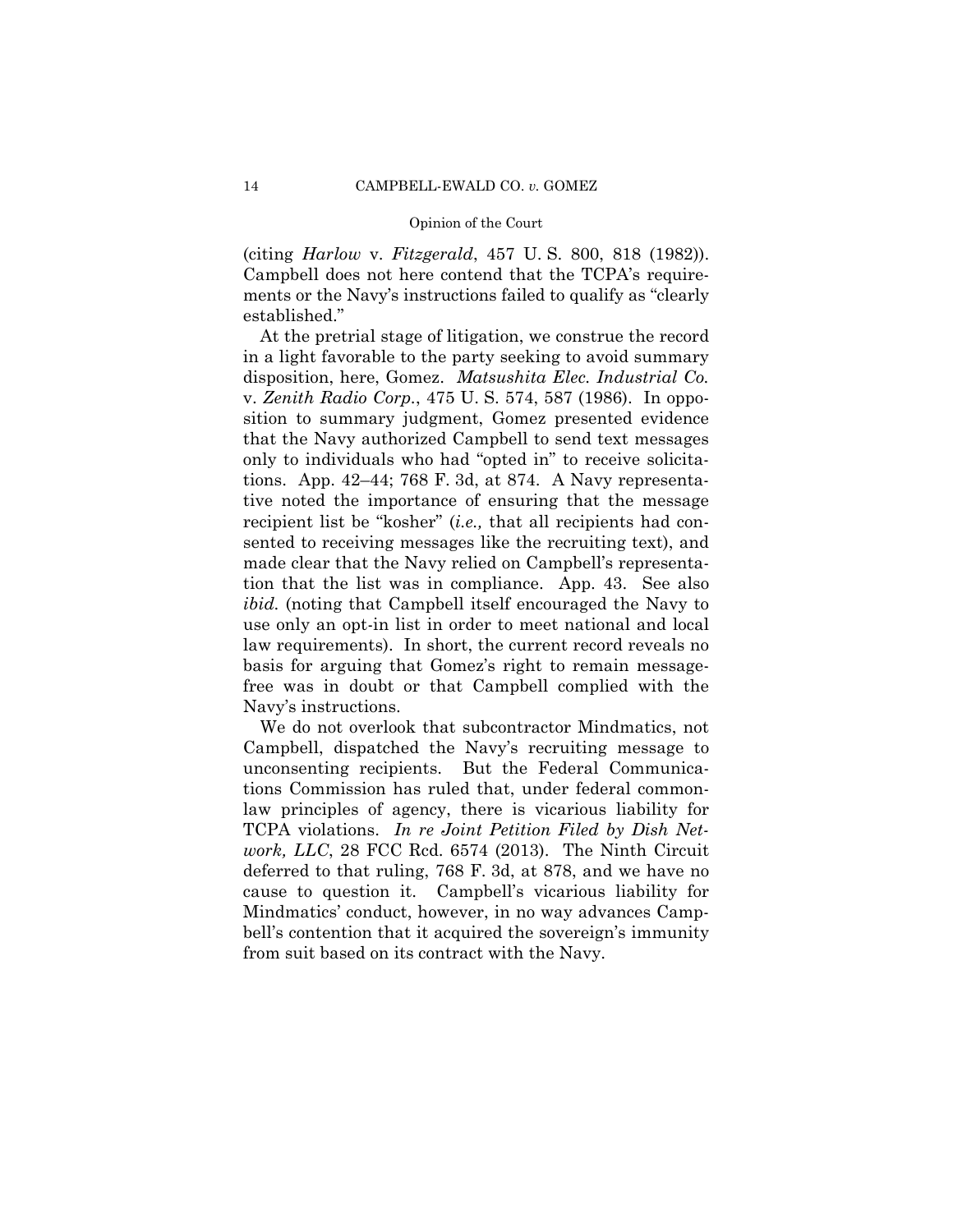\* \* \*

For the reasons stated, the judgment of the Court of Appeals for the Ninth Circuit is affirmed, and the case is remanded for further proceedings consistent with this opinion.

*It is so ordered.*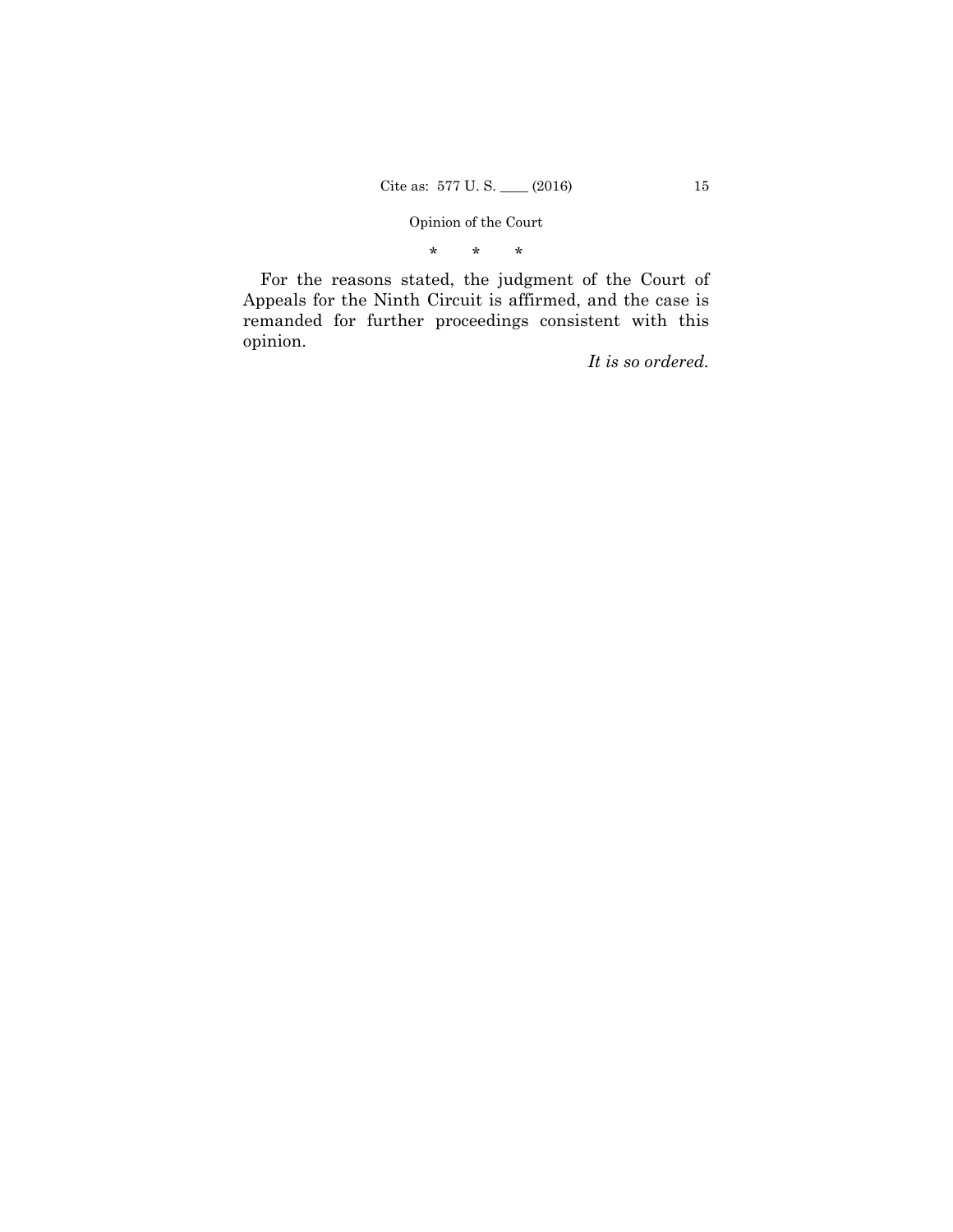# $\frac{1}{2}$  ,  $\frac{1}{2}$  ,  $\frac{1}{2}$  ,  $\frac{1}{2}$  ,  $\frac{1}{2}$  ,  $\frac{1}{2}$  ,  $\frac{1}{2}$ **SUPREME COURT OF THE UNITED STATES**

#### $\frac{1}{2}$  ,  $\frac{1}{2}$  ,  $\frac{1}{2}$  ,  $\frac{1}{2}$  ,  $\frac{1}{2}$  ,  $\frac{1}{2}$ No. 14–857

# CAMPBELL-EWALD COMPANY, PETITIONER *v.* JOSE GOMEZ

# APPEALS FOR THE NINTH CIRCUIT<br>[January 20, 2016] ON WRIT OF CERTIORARI TO THE UNITED STATES COURT OF

# JUSTICE THOMAS, concurring in the judgment.

 would rest instead on the common-law history of tenders. The Court correctly concludes that an offer of complete relief on a claim does not render that claim moot. But, in my view, the Court does not advance a sound basis for this conclusion. The Court rests its conclusion on modern contract law principles and a recent dissent concerning Federal Rule of Civil Procedure 68. See *ante,* at 6–9. I That history—which led to Rule 68—demonstrates that a mere offer of the sum owed is insufficient to eliminate a court's jurisdiction to decide the case to which the offer related. I therefore concur only in the judgment.

I

The text of Article III's case-or-controversy requirement, that requirement's drafting history, and our precedents do not appear to provide sufficiently specific principles to resolve this case. When faced with such uncertainty, it seems particularly important for us to look to how courts traditionally have viewed a defendant's offer to pay the plaintiff's alleged damages. That history—which stretches from the common law directly to Rule 68 and modern settlement offers—reveals one unbroken practice that should resolve this case: A defendant's offer to pay the plaintiff—without more—would not have deprived a court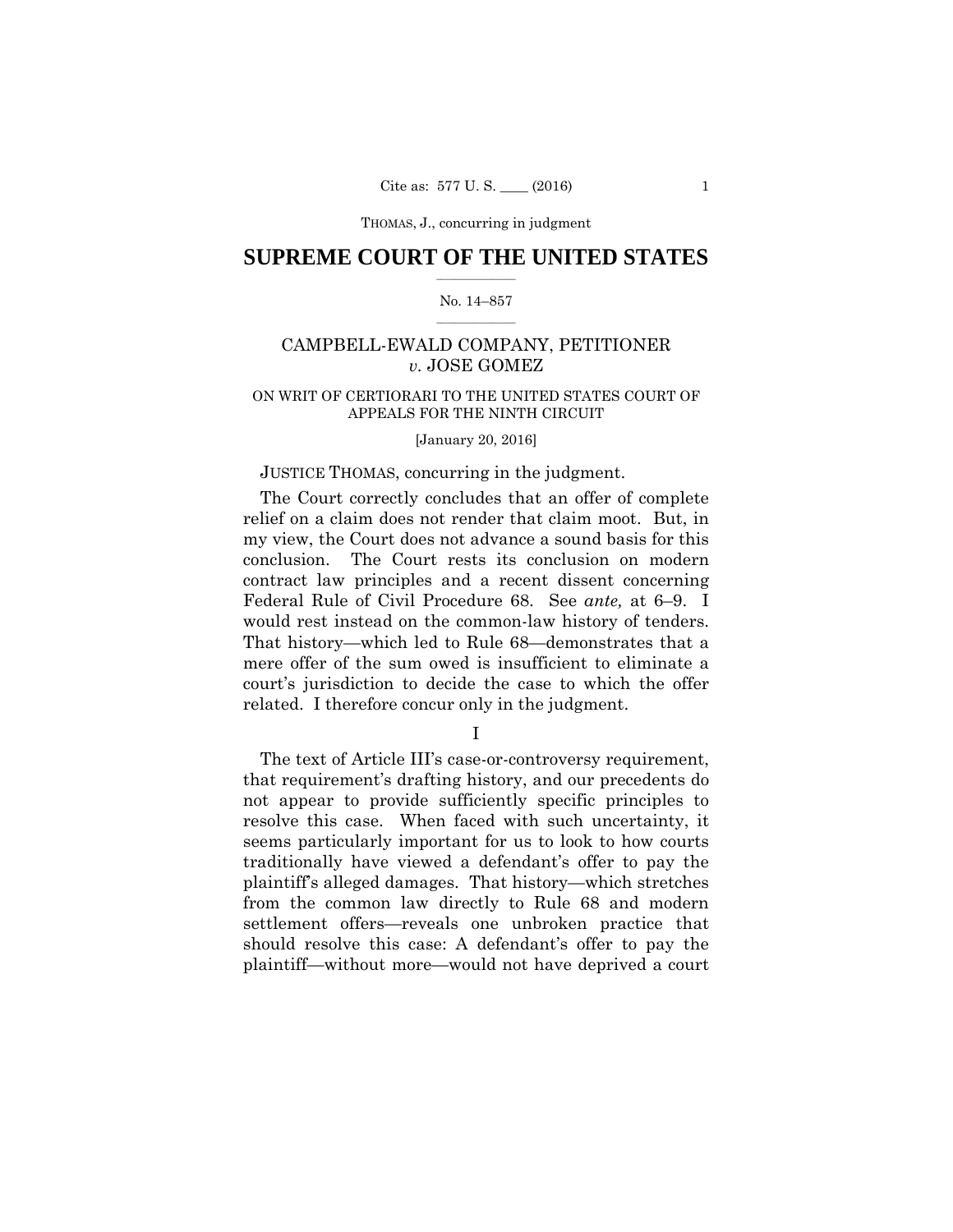of jurisdiction. Campbell-Ewald's offers thus do not bar federal courts from continuing to hear this case.

### A

Modern settlement procedure has its origins in the law of tenders, as refined in the 18th and 19th centuries. As with much of the early common law, the law of tenders had many rigid formalities. These formalities make clear that, around the time of the framing, a mere offer of relief was insufficient to deprive a court of jurisdiction.

 tion" to pay a claim was inadequate to end a case. A. At common law, a prospective defendant could prevent a case from proceeding, but he needed to provide substantially more than a bare offer. A "mere proposal or proposi-Hunt, A Treatise on the Law of Tender, and Bringing Money Into Court §§1–2, 3–4 (1903) (Hunt) (citing cases from the 1800's). Nor would a defendant's "readiness and an ability to pay the money" suffice to end a case. *Holmes*  v. *Holmes*, 12 Barb. 137, 144 (N. Y. 1851). Rather, a prospective defendant needed to provide a "tender"—an offer to pay the entire claim before a suit was filed, accompanied by "actually produc[ing]" the sum "at the time of tender" in an "unconditional" manner. M. Bacon, A New Abridgment of the Law, 314–315, 321 (1856) (citing cases from the early 1800's).

Furthermore, in state and federal courts, a tender of the amount due was deemed "an admission of a liability" on the cause of action to which the tender related, so any would-be defendant who tried to deny liability could not effectuate a tender. Hunt §400, at 448; see *Cottier* v. *Stimpson*, 18 F. 689, 691 (Ore. 1883) (explaining that a tender constitutes "an admission of the cause of action"); *The Rossend Castle Dillenback* v. *The Rossend Castle*, 30 F. 462, 464 (SDNY 1887) (same). As one treatise explained, "[a] tender must be of a specific sum which the tenderor *admits* to be due"—"[t]here must be no denial of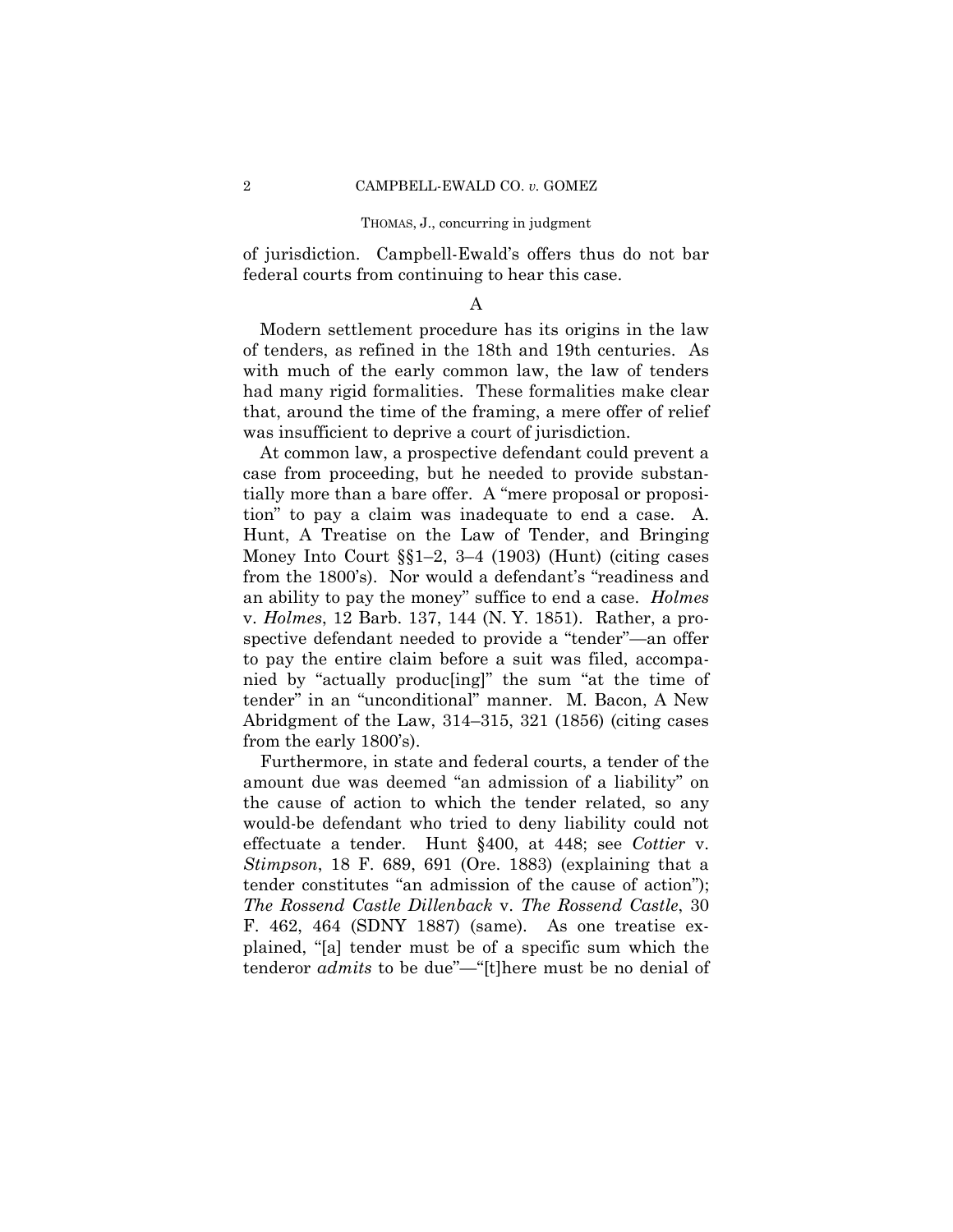the debt." Hunt §242, at 253 (emphasis added). The tender had to offer and actually deliver complete relief. See *id.,* §2, at 4; *Sheredine* v. *Gaul*, 2 Dall. 190, 191 (Pa. 1792) (defendant must "brin[g] the money into Court"). And an offer to pay less than what was demanded was not a valid tender. See, *e.g., Elderkin* v. *Fellows*, 60 Wis. 339, 340–341, 19 N. W. 101, 102 (1884).

Even when a potential defendant properly effectuated a tender, the case would not necessarily end. At common law, a plaintiff was entitled to "deny that [the tender was] sufficient to satisfy his demand" and accordingly "go on to trial." *Raiford* v. *Governor*, 29 Ala. 382, 384 (1856); see also Hunt §511, at 595.\*

This history demonstrates that, at common law, a defendant or prospective defendant had to furnish far more than a mere offer of settlement to end a case. This history also demonstrates that courts at common law would not have understood a mere offer to strip them of jurisdiction.

# B

Although 19th-century state statutes expanded the common-law-tender regime, the law retained its essential features. See Bone, "To Encourage Settlement": Rule 68, Offers of Judgment, and the History of the Federal Rules of Civil Procedure, 102 Nw. U. L. Rev. 1561, 1585 (2008) (Bone). These changes, for example, allowed defendants to offer a tender "during the pendency of an action," as well as before it commenced. *Taylor* v. *Brooklyn Elevated* 

<sup>\*</sup>Nevertheless, the common law strongly encouraged a plaintiff to accept a tender by penalizing plaintiffs who improperly rejected them. A plaintiff would not be able to recover any damages that accrued after the tender, nor could he receive the costs of the suit if the jury returned a verdict for either the amount offered or less. See Hunt §§363–364, at 403–404. This rule remains today. See Fed. Rule Civ. Proc. 68(d) (taxing costs to plaintiff who fails to recover more than the offer of judgment).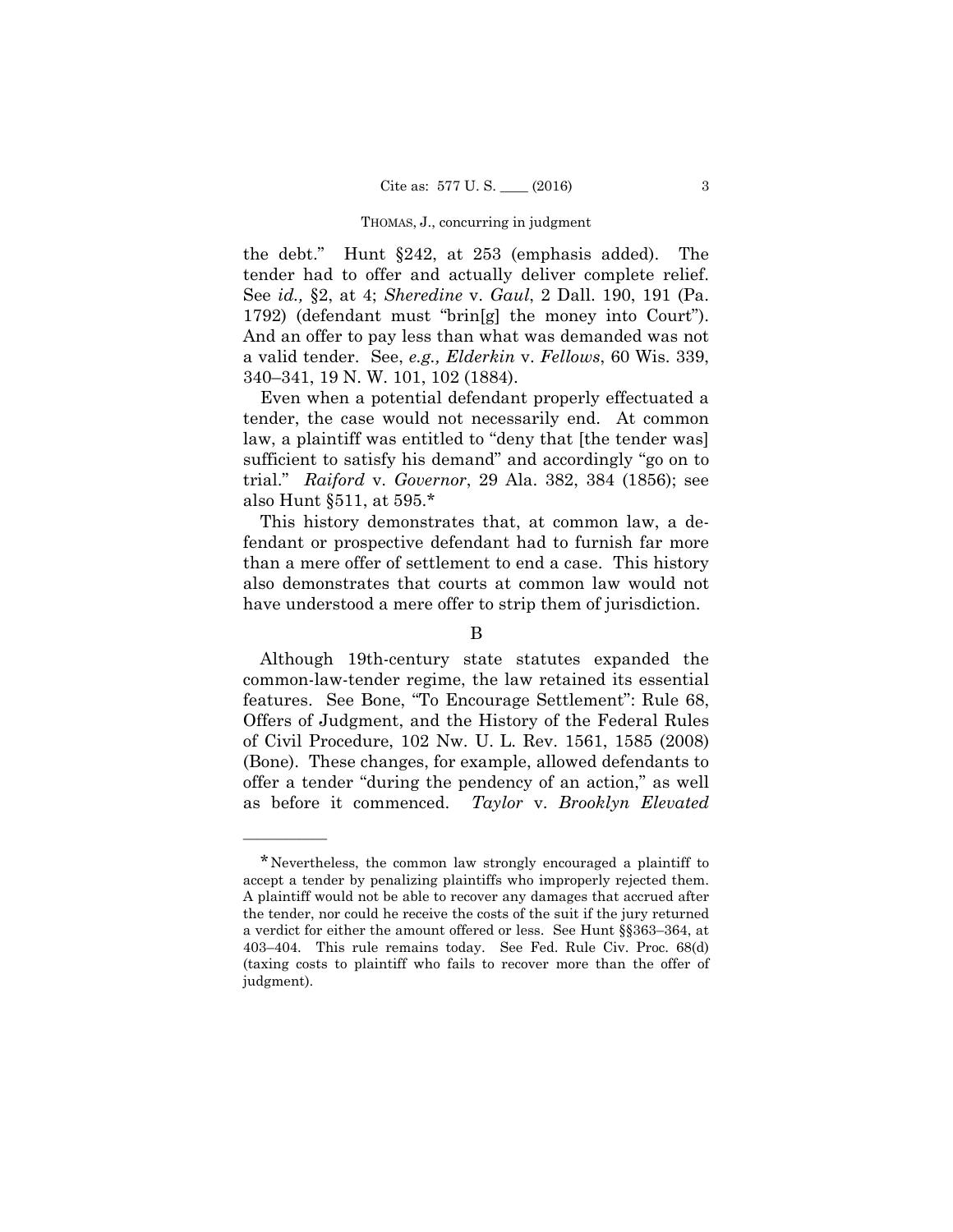*R. Co.*, 119 N. Y. 561, 564, 23 N. E. 1106, 1107 (1890); cf. *Colby* v. *Reed*, 99 U. S. 560, 566 (1879) (at common law, generally no "right of tender after action brought"). Statutes also expanded the right of tender to cover types of actions in which damages were not certain. Compare *Dedekam* v. *Vose*, 7 F. Cas. 337, 338 (SDNY 1853) ("[T]ender could not be maintained, according to the strict principles of the common law" in cases where damages were not easily ascertainable), with *Patrick* v. *Illawaco Oyster Co.*, 189 Wash. 152, 155, 63 P. 2d 520, 521 (1937) (state statute "extend[ed] the common-law rule" to tort actions).

Nevertheless, state statutes generally retained the core of the common-law tender rules. Most critically for this case, a mere offer remained insufficient to end a lawsuit. See, *e.g., Kilts* v. *Seeber,* 10 How. Pr. 270, 271 (N. Y. 1854) (under New York law, a mere offer was insufficient to preclude litigation). Like the common-law tender rules, state statutes recognized that plaintiffs could continue to pursue litigation by rejecting an offer. See Bone 1586.

 $\mathcal{C}$ 

The offer-of-judgment procedure in Rule 68 was modeled after a provision in the New York Field Code that was enacted in the mid-19th century. See *id*., at 1583–1584. That code abrogated many of the common-law formalities governing civil procedure. Among its innovations, the code allowed defendants in any cause of action to make an offer in writing to the plaintiff proposing to accept judgment against the defendant for a specified sum. See The Code of Procedure of the State of New York From 1848 to 1871: Comprising the Act as Originally Enacted and the Various Amendments Made Thereto, to the Close of the Session of 1870 §385, p. 274 (1870). The plaintiff could accept the offer, which would end the litigation, or reject the offer, in which case the offer was considered with-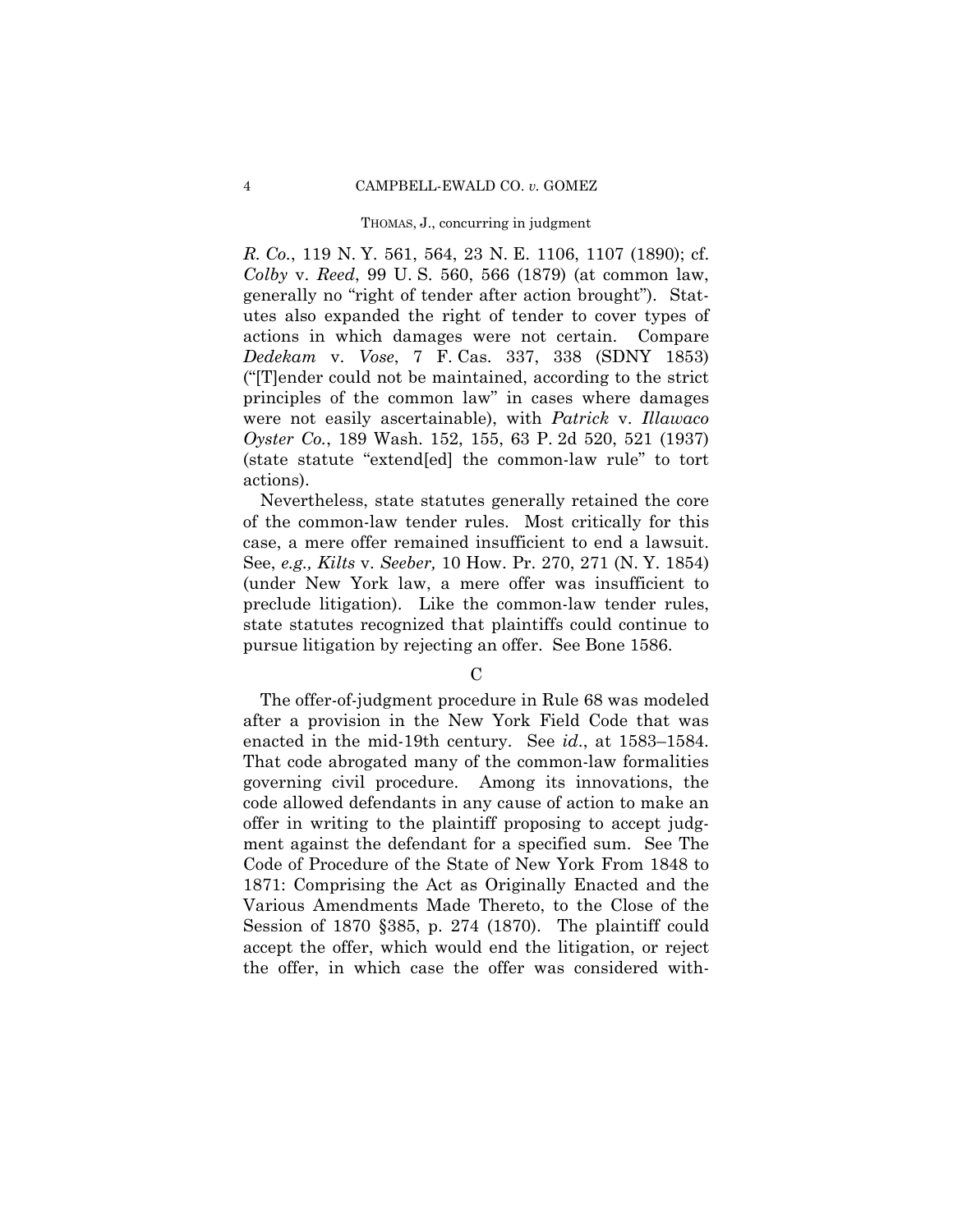drawn without any admission of liability by the defendant. *Ibid.* 

In 1938, Rule 68 was adopted as part of the Federal Rules of Civil Procedure, and has subsisted throughout the years without material changes. See Bone 1564. As it did in 1938, Rule 68 now authorizes "a party defending against a claim" to "serve on an opposing party an offer to allow judgment on specified terms." Rule 68(a). Rule 68 also provides a plaintiff the option to accept or reject an offer. If the plaintiff accepts the offer, the "clerk must then enter judgment," but "[a]n unaccepted offer is considered withdrawn." Rules 68(a)–(b). Withdrawn offers (unlike common-law tenders) cannot be used in court as an admission against defendants. Rule 68(b).

D

In light of the history discussed above, a rejected offer does not end the case. And this consistent historical practice demonstrates why Campbell-Ewald's offers do not divest a federal court of jurisdiction to entertain Gomez's suit. Campbell-Ewald made two settlement offers after Gomez sued—one filed with the District Court under Rule 68 and one freestanding settlement offer. But with neither of these offers did the company make payment; it only declared its intent to pay. Because Campbell-Ewald only offered to pay Gomez's claim but took no further steps, the court was not deprived of jurisdiction.

# II

Although the Court reaches the right result, I cannot adopt its reasoning. Building on the dissent in *Genesis HealthCare Corp.* v. *Symczyk*, 569 U. S. \_\_\_ (2013), the Court relies on principles of contract law that an unaccepted offer is a legal nullity. But the question here is not whether Campbell-Ewald's offer formed an enforceable contract. The question is whether its continuing offer of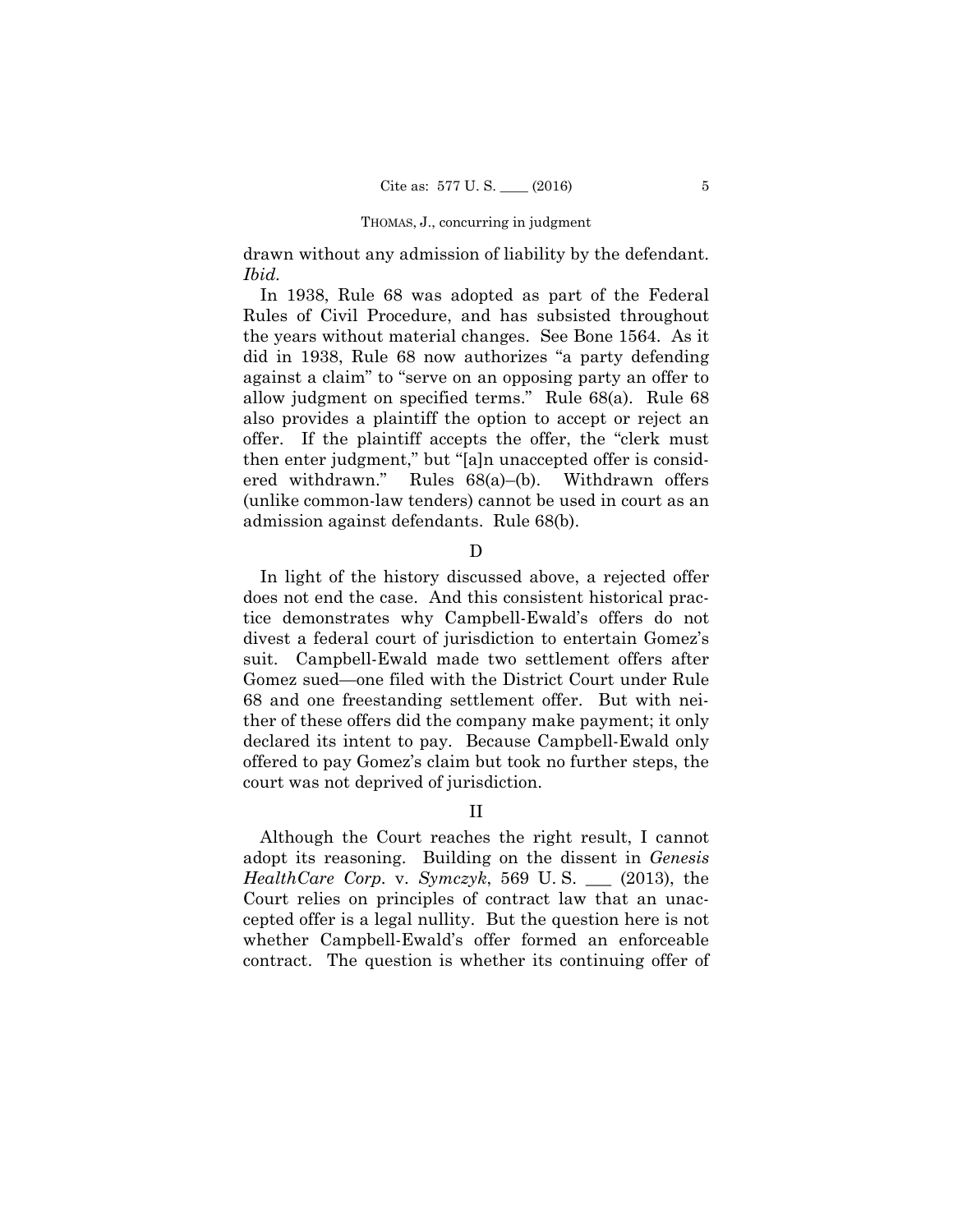complete relief eliminated the case or controversy required by Article III. By looking only to contract law and one recent Rule 68 opinion, the Court fails to confront this broader issue. Instead, I believe that we must resolve the meaning of "case" and "controversy" in Article III by looking to "the traditional, fundamental limitations upon the powers of common-law courts" because "cases" and "controversies" "have virtually no meaning except by reference to that tradition." *Honig* v. *Doe*, 484 U. S. 305, 340 (1988) (SCALIA, J., dissenting).

THE CHIEF JUSTICE's dissent argues that examining whether the requirements of common-law tenders have been met does not answer "whether there is a case or controversy for purposes of Article III." *Post*, at 9, n. 3. As explained above, however, courts have historically refused to dismiss cases when an offer did not conform to the strict tender rules. The logical implications of THE CHIEF JUSTICE's reasoning are that the common-law-tender rules conflict with Article III and that the Constitution bars Article III courts from following those principles. But see *Colby*, *supra*, at 566 (stating that, to stop litigation, a party "must adopt the measure prescribed by the common law, except in jurisdictions where a different mode of proceeding is prescribed by statute"). That reasoning, therefore, calls into question the history and tradition that the case-or-controversy requirement embodies.

THE CHIEF JUSTICE also contends that our precedents "plainly establish that an admission of liability is not required for a case to be moot under Article III." *Post*, at 10, n. 3. But we need not decide today whether compliance with every common-law formality would be necessary to end a case. The dispositive point is that state and federal courts have not considered a mere offer, without more, sufficient to moot the case. None of the cases cited by THE CHIEF JUSTICE hold that a retrospective claim for money damages can become moot based on a mere offer.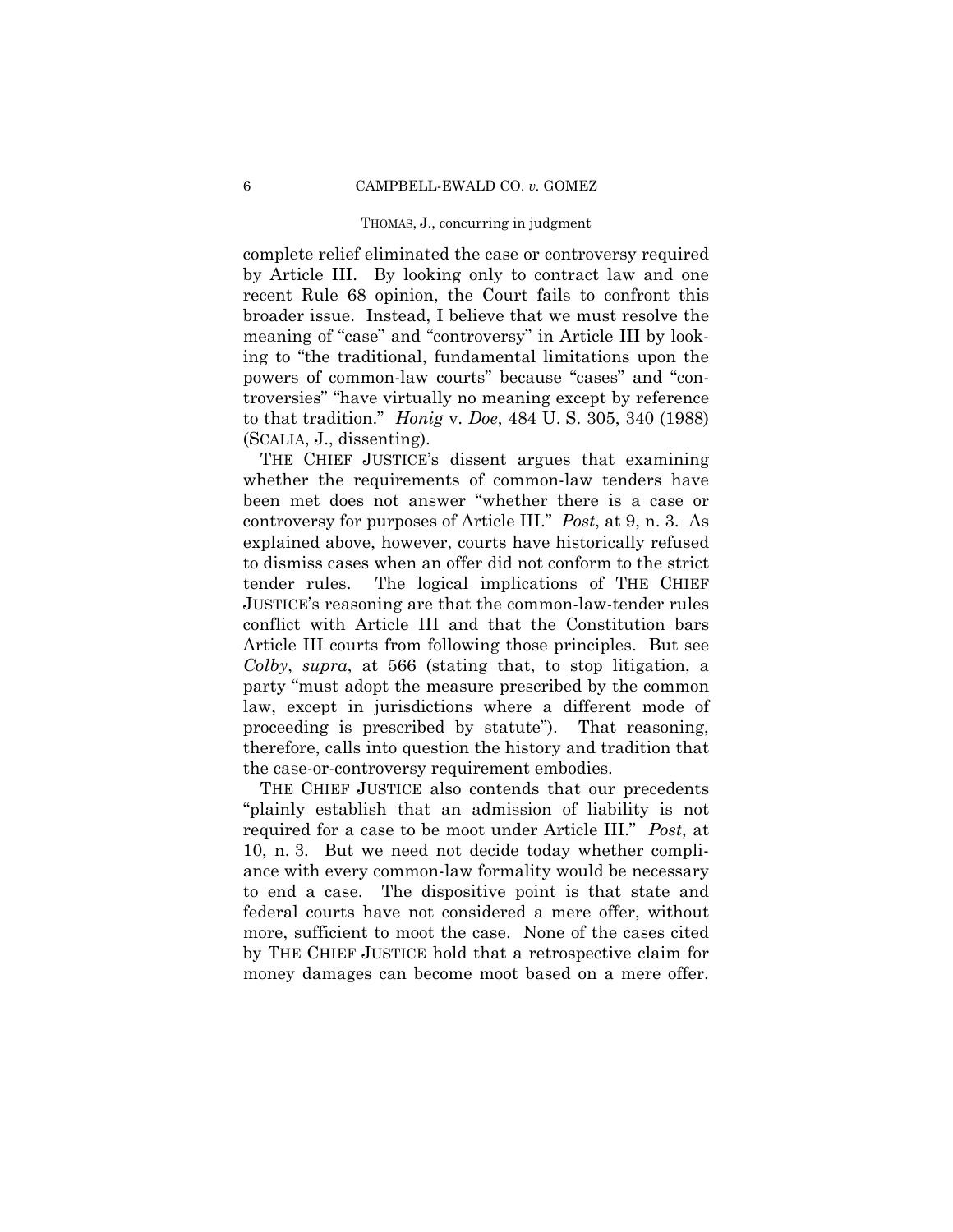*California* v. *San Pablo & Tulare R. Co*., 149 U. S. 308 (1893), is inapposite because that decision involved a fully tendered offer that extinguished the tax debt under California law. *Id.,* at 313–314. *Alvarez* v. *Smith*, 558 U. S. 87 (2009), and *Already, LLC* v. *Nike, Inc.*, 568 U. S. \_\_\_ (2013), are also not on point. Both involved claims for injunctive or declaratory relief that became moot when the defendants ceased causing actual or threatened injury. But whether a claim for prospective relief is moot is different from the issue in this case, which involves claims for damages to remedy past harms. See, *e.g., Parents Involved in Community Schools* v. *Seattle School Dist. No. 1*, 551 U. S. 701, 720 (2007) (plaintiff "sought damages in her complaint, which is sufficient to preserve our ability to consider the question"); *Alvarez*, *supra*, at 92 (suggesting that a "continuing controversy over damages" would mean that the case was not moot).

As explained above, I would follow history and tradition in construing Article III, and so I find that Campbell-Ewald's mere offers did not deprive the District Court of jurisdiction. Accordingly, I concur in the judgment only.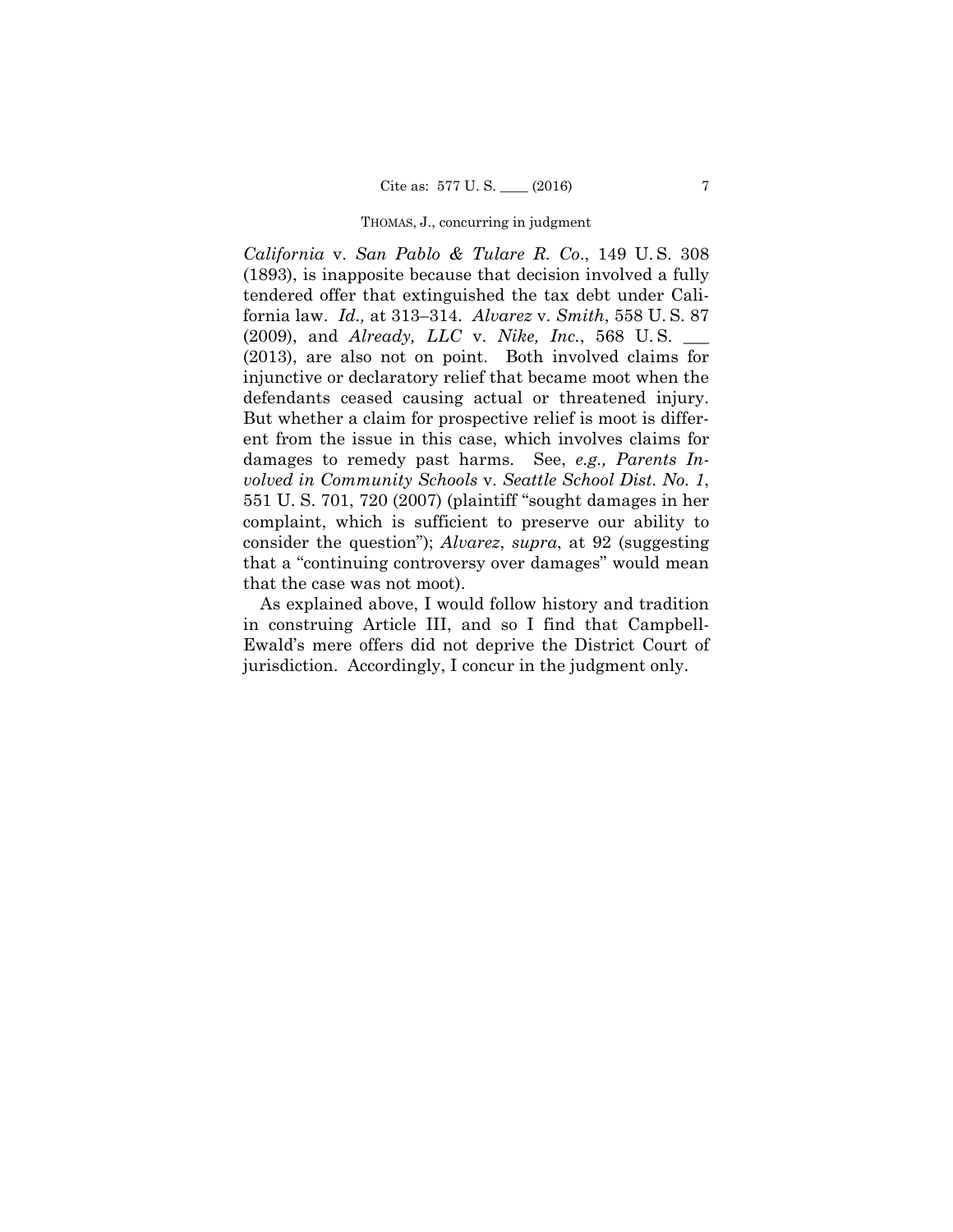# $\frac{1}{2}$  ,  $\frac{1}{2}$  ,  $\frac{1}{2}$  ,  $\frac{1}{2}$  ,  $\frac{1}{2}$  ,  $\frac{1}{2}$  ,  $\frac{1}{2}$ **SUPREME COURT OF THE UNITED STATES**

#### $\frac{1}{2}$  ,  $\frac{1}{2}$  ,  $\frac{1}{2}$  ,  $\frac{1}{2}$  ,  $\frac{1}{2}$  ,  $\frac{1}{2}$ No. 14–857

# CAMPBELL-EWALD COMPANY, PETITIONER *v.* JOSE GOMEZ

# APPEALS FOR THE NINTH CIRCUIT<br>[January 20, 2016] ON WRIT OF CERTIORARI TO THE UNITED STATES COURT OF

 CHIEF JUSTICE ROBERTS, with whom JUSTICE SCALIA and JUSTICE ALITO join, dissenting.

This case is straightforward. Jose Gomez alleges that the marketing firm Campbell-Ewald (Campbell) sent him text messages without his permission, and he requests relief under the Telephone Consumer Protection Act. That Act permits consumers to recover statutory damages for unauthorized text messages. Based on Gomez's allegations, the maximum that he could recover under the Act is \$1500 per text message, plus the costs of filing suit. Campbell has offered to pay Gomez that amount, but it turns out he wants more. He wants a federal court to say he is right.

The problem for Gomez is that the federal courts exist to resolve real disputes, not to rule on a plaintiff 's entitlement to relief already there for the taking. As this Court has said, "[n]o principle is more fundamental to the judiciary's proper role in our system of government than the constitutional limitation of federal-court jurisdiction to actual cases or controversies." *Raines* v. *Byrd*, 521 U. S. 811, 818 (1997) (quoting *Simon* v. *Eastern Ky. Welfare Rights Organization*, 426 U. S. 26, 37 (1976)). If there is no actual case or controversy, the lawsuit is moot, and the power of the federal courts to declare the law has come to an end. Here, the District Court found that Campbell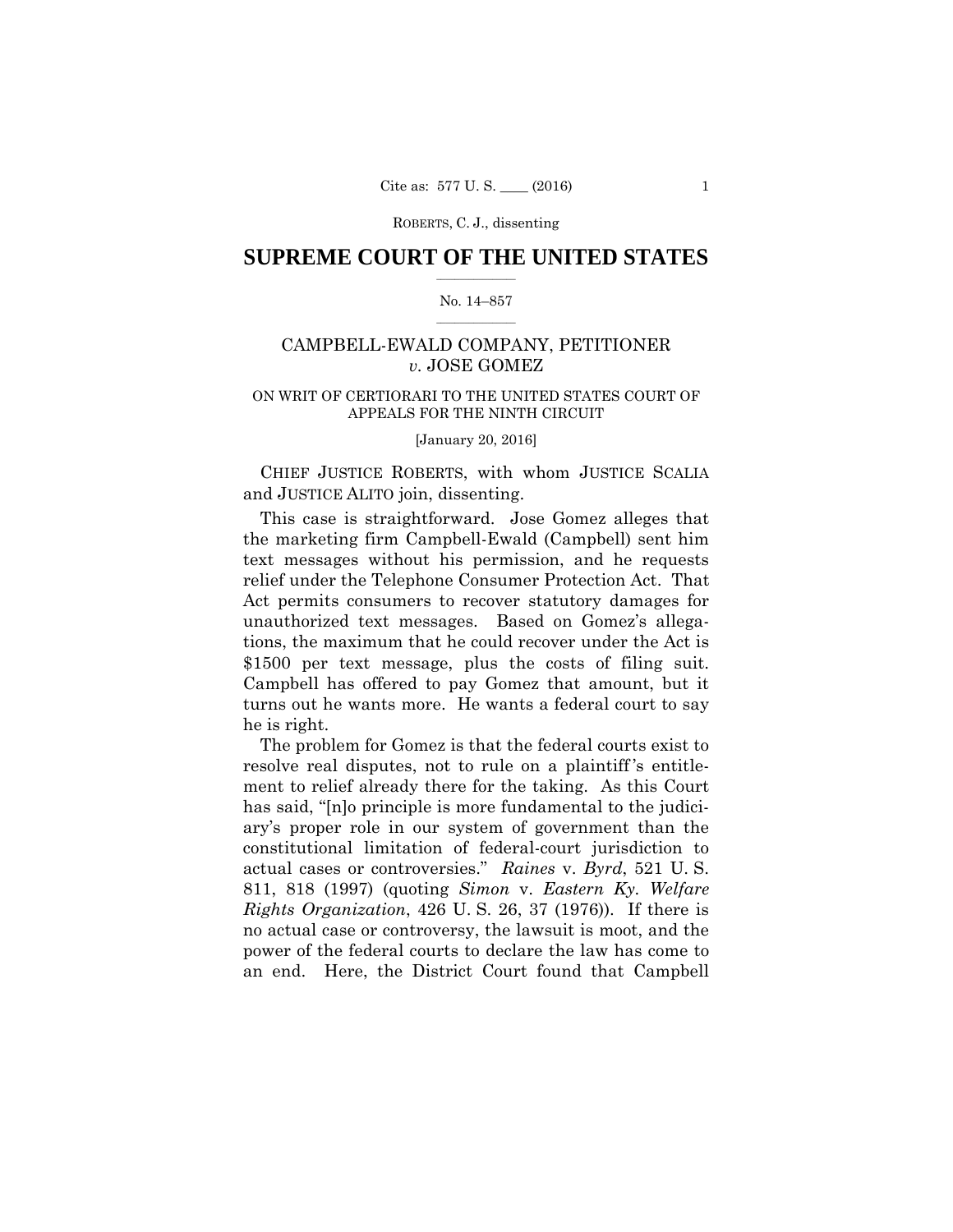agreed to fully satisfy Gomez's claims. That makes the case moot, and Gomez is not entitled to a ruling on the merits of a moot case.

I respectfully dissent.

# I A

In 1793, President George Washington sent a letter to Chief Justice John Jay and the Associate Justices of the Supreme Court, asking for the opinion of the Court on the rights and obligations of the United States with respect to the war between Great Britain and France. The Supreme Court politely—but firmly—refused the request, concluding that "the lines of separation drawn by the Constitution between the three departments of the government" prohibit the federal courts from issuing such advisory opinions. 3 Correspondence and Public Papers of John Jay 486–489 (H. Johnston ed. 1890–1893).

That prohibition has remained "the oldest and most consistent thread in the federal law of justiciability." *Flast* v. *Cohen*, 392 U. S. 83, 96 (1968) (internal quotation marks omitted). And for good reason. It is derived from Article III of the Constitution, which limits the authority of the federal courts to the adjudication of "Cases" or "Controversies." U. S. Const., Art. III, §2. The case or controversy requirement is at once an important check on the powers of the Federal Judiciary and the source of those powers. In *Marbury* v. *Madison*, 1 Cranch 137, 177 (1803), Chief Justice Marshall established that it is "the province and duty of the judicial department to say what the law is." Not because there is a provision in the Constitution that says so—there isn't. Instead, the federal courts wield that power because they have to decide cases and controversies, and "[t]hose who apply [a] rule to particular cases, must of necessity expound and interpret that rule." *Ibid.* Federal courts may exercise their authority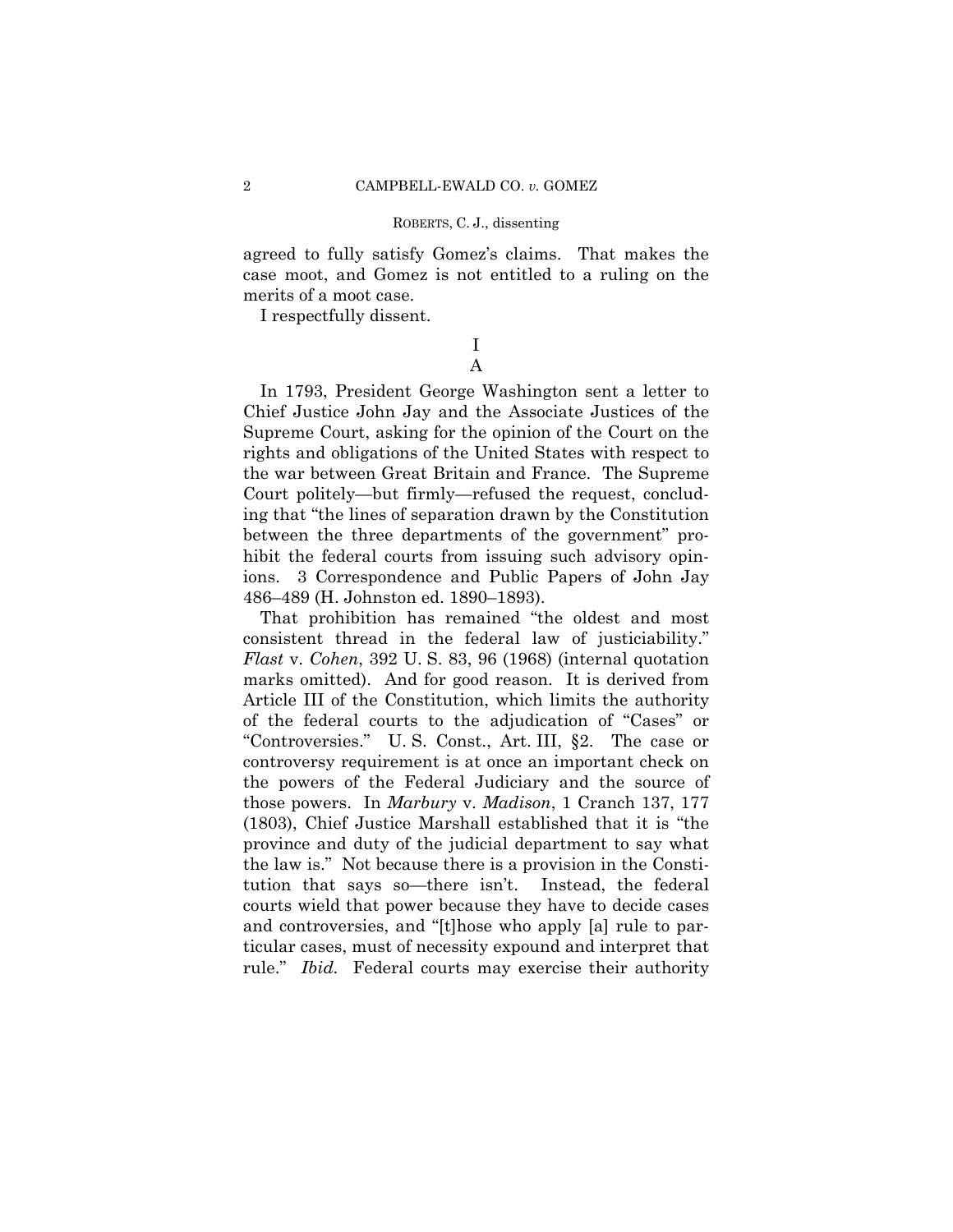or controversy, the courts have no business deciding "only in the last resort, and as a necessity in the determination of real, earnest and vital controversy between individuals." *Chicago & Grand Trunk R. Co.* v. *Wellman*, 143 U. S. 339, 345 (1892); see also *Allen* v. *Wright*, 468 U. S. 737, 752 (1984). "If a dispute is not a proper case it, or expounding the law in the course of doing so." *DaimlerChrysler Corp.* v. *Cuno*, 547 U. S. 332, 341 (2006).

A case or controversy exists when both the plaintiff and the defendant have a "personal stake" in the lawsuit. *Camreta* v. *Greene*, 563 U. S. 692, 701 (2011). A plaintiff demonstrates a personal stake by establishing standing to sue, which requires a "personal injury fairly traceable to the defendant's allegedly unlawful conduct and likely to be redressed by the requested relief." *Allen*, 468 U. S., at 751. A defendant demonstrates a personal stake through "an ongoing interest in the dispute." *Camreta*, 563 U. S., at 701.

outcome of the litigation, there is no longer a live case or controversy. A federal court that decides the merits The personal stake requirement persists through every stage of the lawsuit. It "is not enough that a dispute was very much alive when suit was filed"; the "parties must continue to have a personal stake in the outcome of the lawsuit" to prevent the case from becoming moot. *Lewis* v. *Continental Bank Corp.*, 494 U. S. 472, 477–478 (1990) (internal quotation marks omitted). If either the plaintiff or the defendant ceases to have a concrete interest in the of such a case runs a foul of the prohibition on advisory. opinions.

Applying those basic principles to this case, it is clear that the lawsuit is moot. All agree that at the time Gomez filed suit, he had a personal stake in the litigation. In his complaint, Gomez alleged that he suffered an injury in

B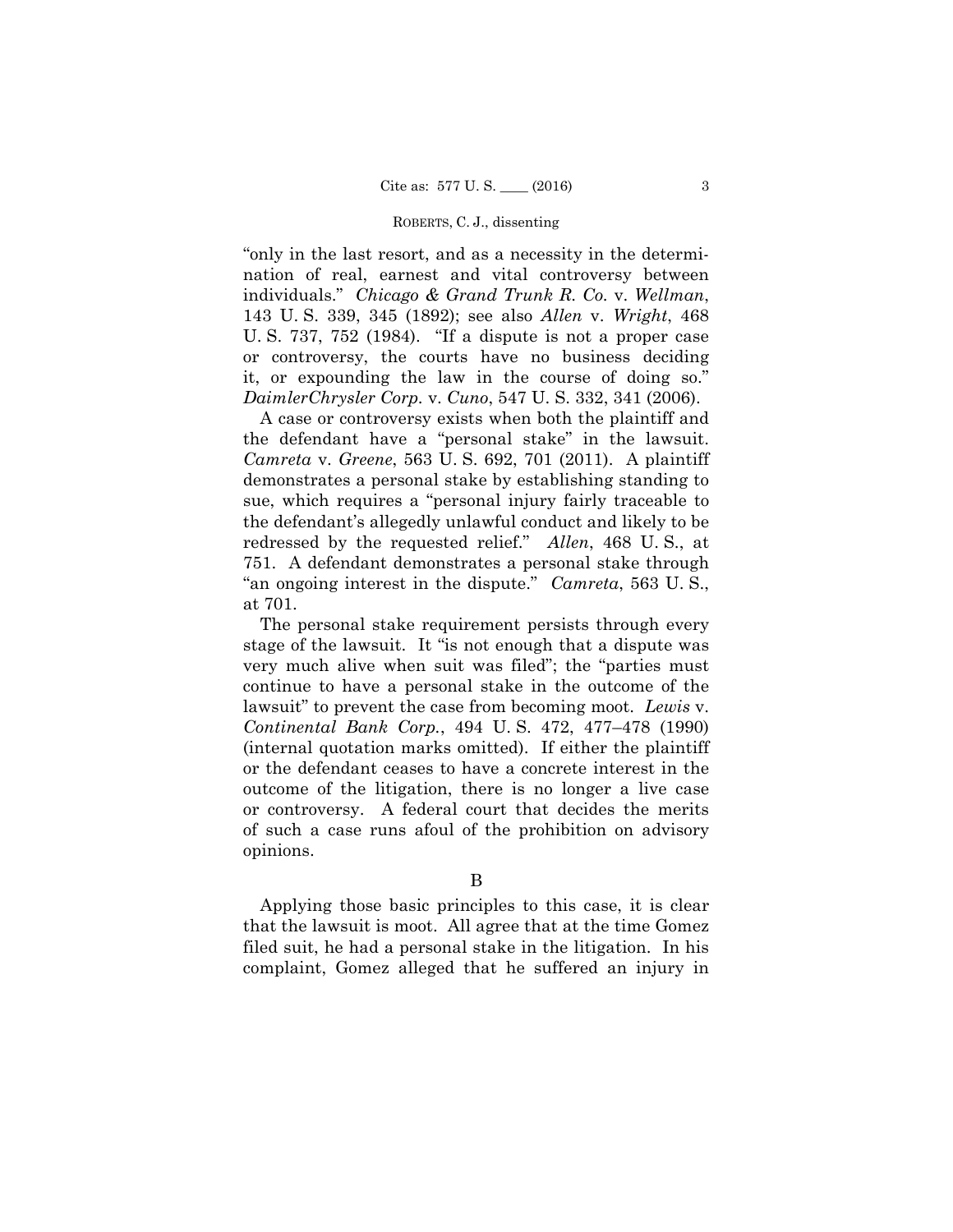fact when he received unauthorized text messages from Campbell. To remedy that injury, he requested \$1500 in statutory damages for each unauthorized text message. (It was later determined that he received only one text message.)

What happened next, however, is critical: After Gomez's initial legal volley, Campbell did not return fire. Instead, Campbell responded to the complaint with a freestanding offer to pay Gomez the maximum amount that he could recover under the statute: \$1500 per unauthorized text message, plus court costs. Campbell also made an offer of judgment on the same terms under Rule 68 of the Federal Rules of Civil Procedure, which permits a defendant to recover certain attorney's fees if the Rule 68 offer is unaccepted and the plaintiff later recovers no more than the amount of the offer. Crucially, the District Court found that the "parties do not dispute" that Campbell's Rule 68 offer—reflecting the same terms as the freestanding offer—"would have fully satisfied the individual claims asserted, or that could have been asserted," by Gomez. 805 F. Supp. 2d 923, 927 (CD Cal. 2011).

When a plaintiff files suit seeking redress for an alleged injury, and the defendant *agrees* to fully redress that injury, there is no longer a case or controversy for purposes of Article III. After all, if the defendant is willing to remedy the plaintiff 's injury without forcing him to litigate, the plaintiff cannot demonstrate an injury in need of redress by the court, and the defendant's interests are not adverse to the plaintiff. At that point, there is no longer any "necessity" to "expound and interpret" the law, *Marbury*, 1 Cranch, at 177, and the federal courts lack authority to hear the case. That is exactly what happened here: Once Campbell offered to fully remedy Gomez's injury, there was no longer any "necessity" for the District Court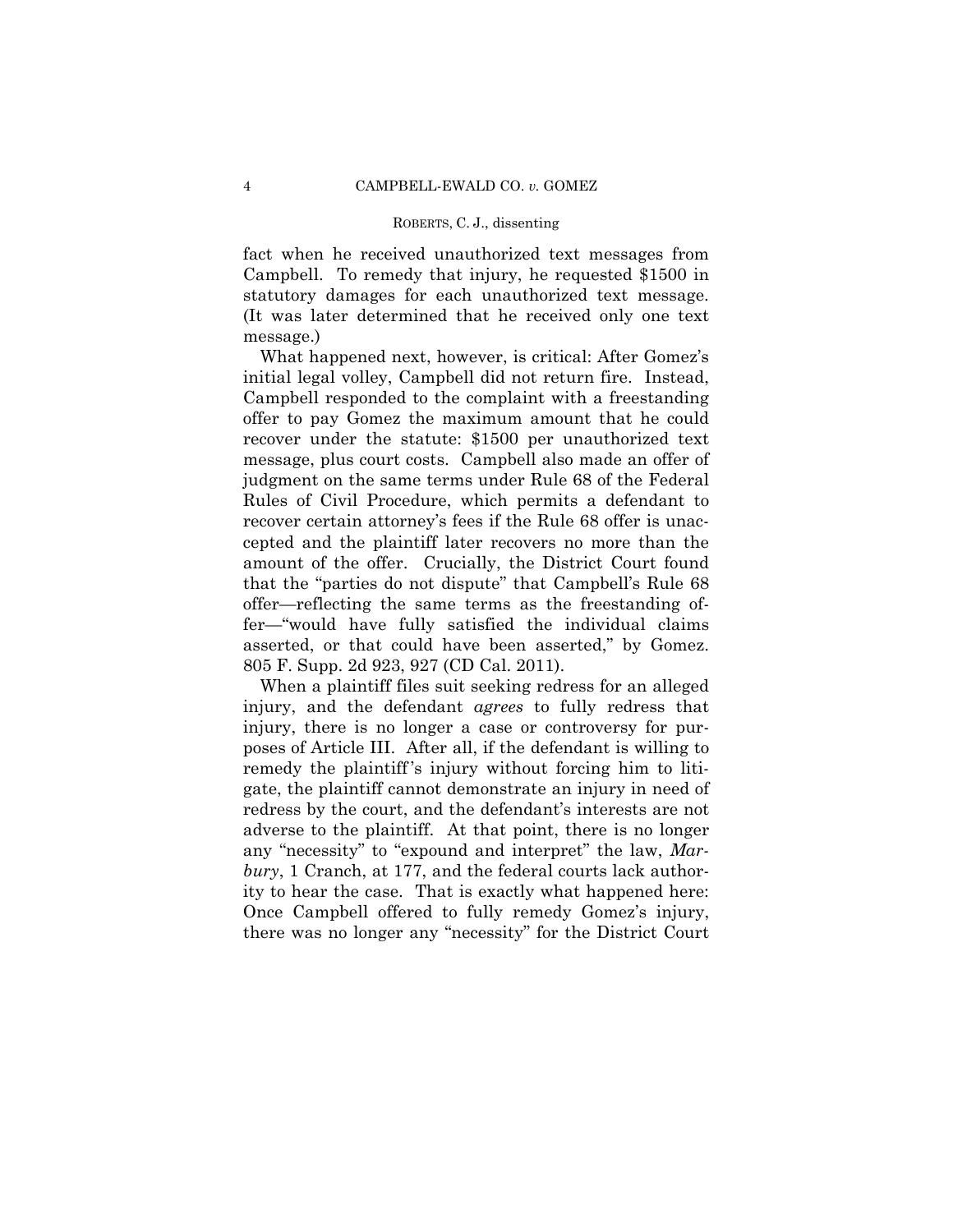to hear the merits of his case, rendering the lawsuit moot.<sup>1</sup>

It is true that although Campbell has offered Gomez full relief, Campbell has not yet paid up. That does not affect the mootness inquiry under the facts of this case. Campbell is a multimillion dollar company, and the settlement offer here is for a few thousand dollars. The settlement offer promises "prompt payment," App. to Pet. for Cert. 59a, and it would be mere pettifoggery to argue that Campbell might not make good on that promise. In any event, to the extent there is a question whether Campbell is willing and able to pay, there is an easy answer: have the firm deposit a certified check with the trial court.

II

The Court today holds that Gomez's lawsuit is not moot. According to the Court, "An unaccepted settlement offer like any unaccepted contract offer—is a legal nullity, with no operative effect." *Ante,* at 7–8 (quoting *Genesis HealthCare Corp.* v. *Symczyk*, 569 U. S. \_\_\_, \_\_\_ (2013) (KAGAN, J., dissenting) (slip op., at 3)). And so, the Court concludes, if a plaintiff does not feel like accepting the

 substantive issue by bringing suit for the cost of bringing suit. The 1The Court does not reach the question whether Gomez's claim for class relief prevents this case from becoming moot. The majority nevertheless suggests that Campbell "sought to avoid a potential adverse decision, one that could expose it to damages a thousand-fold larger than the bid Gomez declined to accept." *Ante,* at 11. But under this Court's precedents Gomez does not have standing to seek relief based solely on the alleged injuries of others, and Gomez's interest in sharing attorney's fees among class members or in obtaining a class incentive award does not create Article III standing. See *Lewis* v. *Continental Bank Corp.*, 494 U. S. 472, 480 (1990) (An "interest in attorney's fees is, of course, insufficient to create an Article III case or controversy where none exists on the merits of the underlying claim."); *Steel Co.* v. *Citizens for Better Environment*, 523 U. S. 83, 107 (1998) ("Obviously, however, a plaintiff cannot achieve standing to litigate a litigation must give the plaintiff some other benefit besides reimbursement of costs that are a byproduct of the litigation itself.").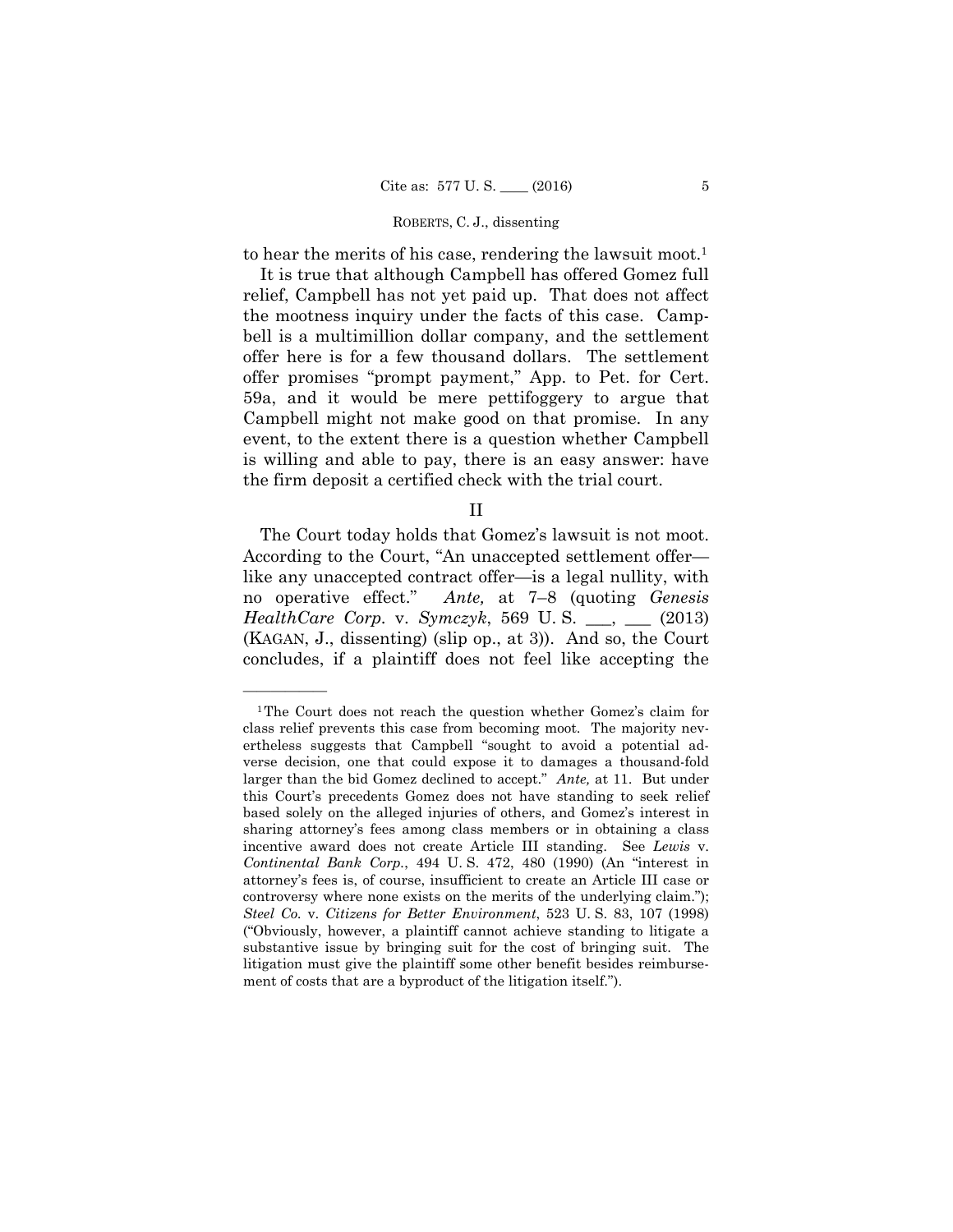defendant's complete offer of relief, the lawsuit cannot be moot because it is as if no offer had ever been made.

But a plaintiff is not the judge of whether federal litigation is necessary, and a mere *desire* that there be federal litigation—for whatever reason—does not make it *necessary*. When a lawsuit is filed, it is up to the federal court to determine whether a concrete case or controversy exists between the parties. That remains true throughout the litigation. Article III does not require the parties to affirmatively agree on a settlement before a case becomes moot. This Court has long held that when a defendant unilaterally remedies the injuries of the plaintiff, the case is moot—even if the plaintiff disagrees and refuses to settle the dispute, and even if the defendant continues to deny liability.

In *California* v. *San Pablo & Tulare R. Co.*, 149 U. S. 308 (1893), the State of California brought suit against a railroad company for back taxes. Before oral argument in this Court, the railroad offered to pay California the entire sum at issue, "together with interest, penalties and costs." *Id.,* at 313. Although California continued to litigate the case despite the railroad's offer of complete relief, the Court concluded that the offer to pay the full sum, in addition to "the deposit of the money in a bank, which by a statute of the State ha[s] the same effect as actual payment and receipt of the money," mooted the case. *Id.,*  at 314.

The Court grounded its decision in *San Pablo* on the prohibition against advisory opinions, explaining that "the court is not empowered to decide moot questions or abstract propositions, or to declare, for the government of future cases, principles or rules of law which cannot affect the result as to the thing in issue in the case." *Ibid.* Although the majority here places great weight on Gomez's rejection of Campbell's offer of complete relief, *San Pablo* did not consider the agreement of the parties to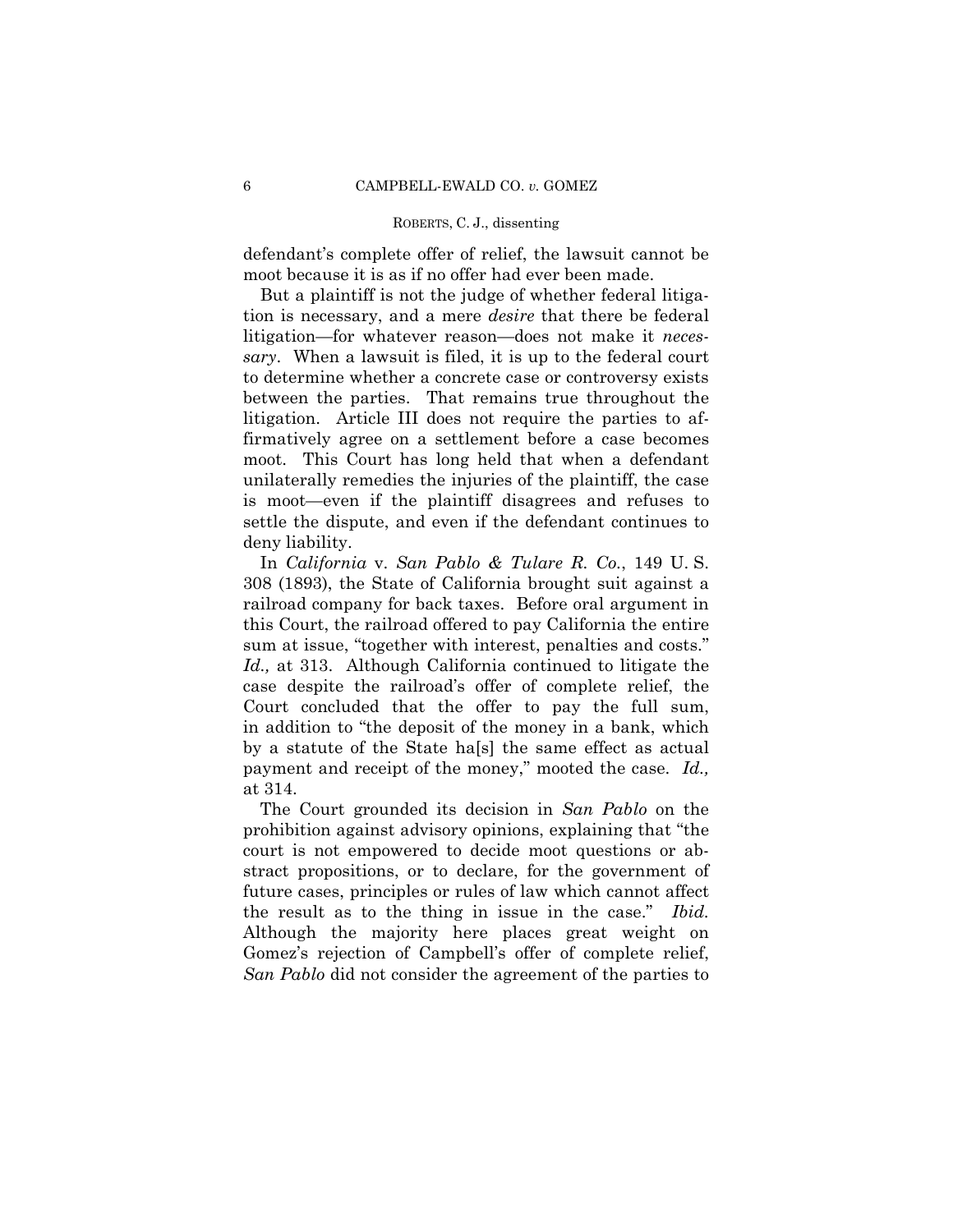be relevant to the question of mootness. As the Court said then, "[n]o stipulation of parties or counsel, whether in the case before the court or in any other case, can enlarge the power, or affect the duty, of the court." *Ibid.* 

More recently, in *Alvarez* v. *Smith*, 558 U. S. 87 (2009), the Court found that a plaintiff 's refusal to settle a case did not prevent it from becoming moot. In *Alvarez*, Chicago police officers had seized vehicles and cash from six individuals. The individuals filed suit against the city and two officials, claiming that they were entitled to a timely post-seizure hearing to seek the return of their property. The Court of Appeals ruled for the plaintiffs, and this Court granted certiorari.

At oral argument, the parties informed the Court that the cars and some of the cash had been returned, and that the plaintiffs no longer sought the return of the remainder of the cash. *Id.*, at 92. Nevertheless, the plaintiffs—much like Gomez—"continue[d] to dispute the lawfulness of the State's hearing procedures." *Id.,* at 93. Although the plaintiffs refused to settle the case, and the defendants would not concede that the hearing procedures were unlawful, the Court held that the case was moot. As the Court explained, the "dispute is no longer embedded in any actual controversy about the plaintiffs' particular legal rights," and "a dispute solely about the meaning of a law, abstracted from any concrete actual or threatened harm, falls outside the scope of the constitutional words 'Cases' and 'Controversies.'" *Ibid.* 

The Court reached a similar conclusion in *Already, LLC*  v. *Nike, Inc.*, 568 U. S. \_\_\_ (2013). In that case, Nike filed suit alleging that two of Already's athletic shoes violated Nike's Air Force 1 trademark. In response, Already filed a counterclaim alleging that Nike's trademark was invalid. Instead of litigating the counterclaim, Nike issued a *unilateral* covenant not to sue Already. In that covenant, Nike "unconditionally and irrevocably" promised not to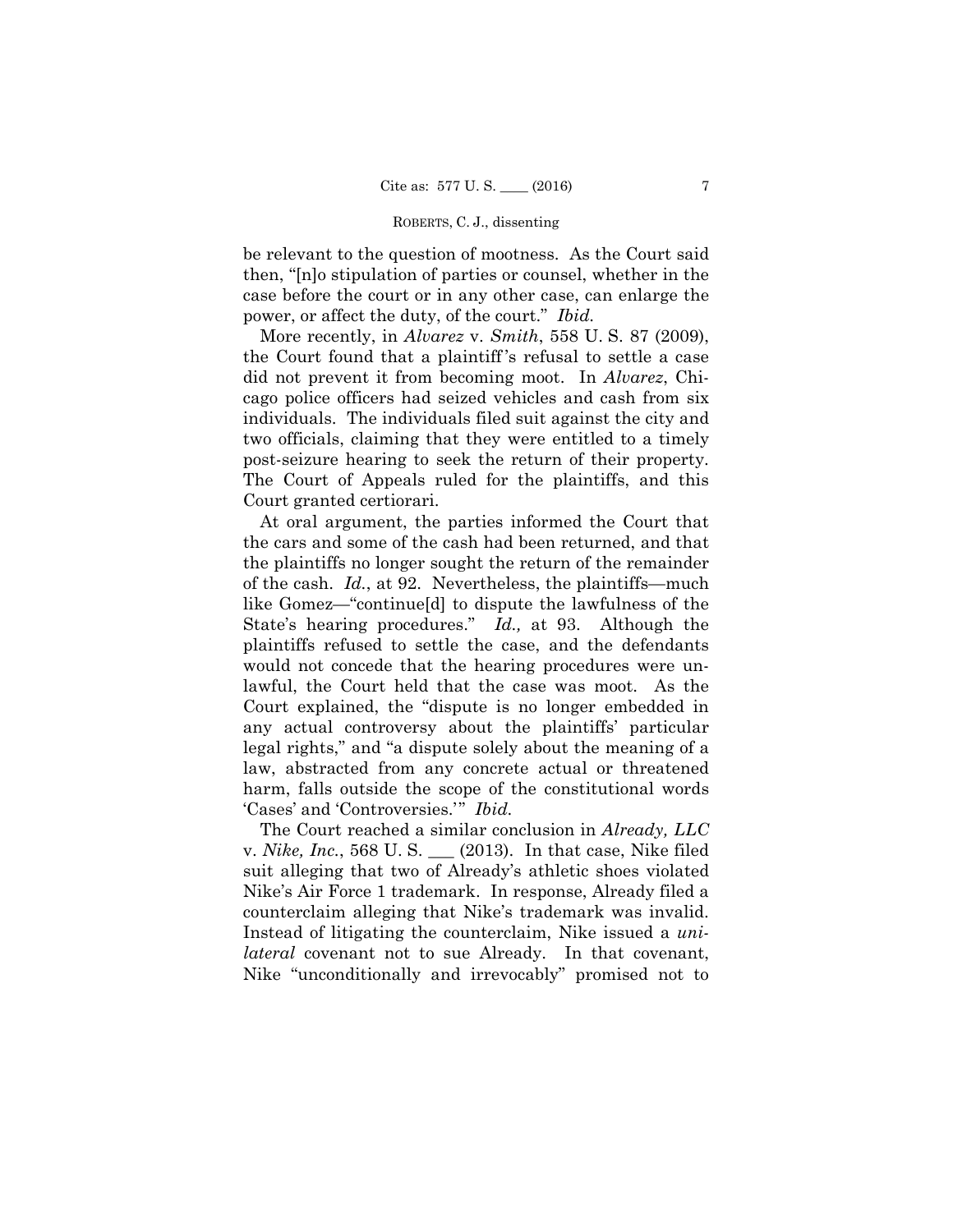raise any trademark or unfair competition claims against Already based on its current shoe designs or any future "colorable imitations" of those designs. *Id.,* at \_\_\_ (slip op., at 6). Nike did not, however, admit that its trademark was invalid. After issuing the covenant, Nike asked the District Court to dismiss the counterclaim as moot. *Id.,* at

 $(\text{slip op.}, \text{at 2}).$ 

Already did not agree to Nike's covenant, and it did not view the covenant as sufficient to protect it from future trademark litigation. Already argued that without judicial resolution of the dispute, "Nike's trademarks [would] hang over Already's operations like a Damoclean sword." *Id.*, at <u>\_\_\_</u> (slip op., at 9). This Court disagreed and dismissed the suit. It found that because Nike had demonstrated "that the covenant encompasses all of [Nike's] allegedly unlawful conduct," and that the "challenged conduct cannot reasonably be expected to recur," the counterclaim was moot.  $Id$ , at  $\_\_$  (slip op., at 7–8).

These precedents reflect an important constitutional principle: The agreement of the plaintiff is not required to moot a case. In *San Pablo*, California did not accept the railroad's money in exchange for settling the State's legal claims; in *Alvarez*, the plaintiffs did not receive their cars and cash in return for an agreement to stop litigating the case; and in *Already*, the eponymous shoe company never agreed to Nike's covenant not to sue. In each of those cases, despite the plaintiff 's desire not to settle, the Court held that the lawsuit was moot.

The majority attempts to distinguish these precedents by emphasizing that the plaintiffs in all three cases received complete relief, but that is not the point. I had thought that the theory of the Court's opinion was that acceptance is required before complete relief will moot a case. But consider the majority's discussion of *Already*: What did Nike's covenant do? It "afforded Already blanket protection from future trademark litigation." *Ante,* at 10,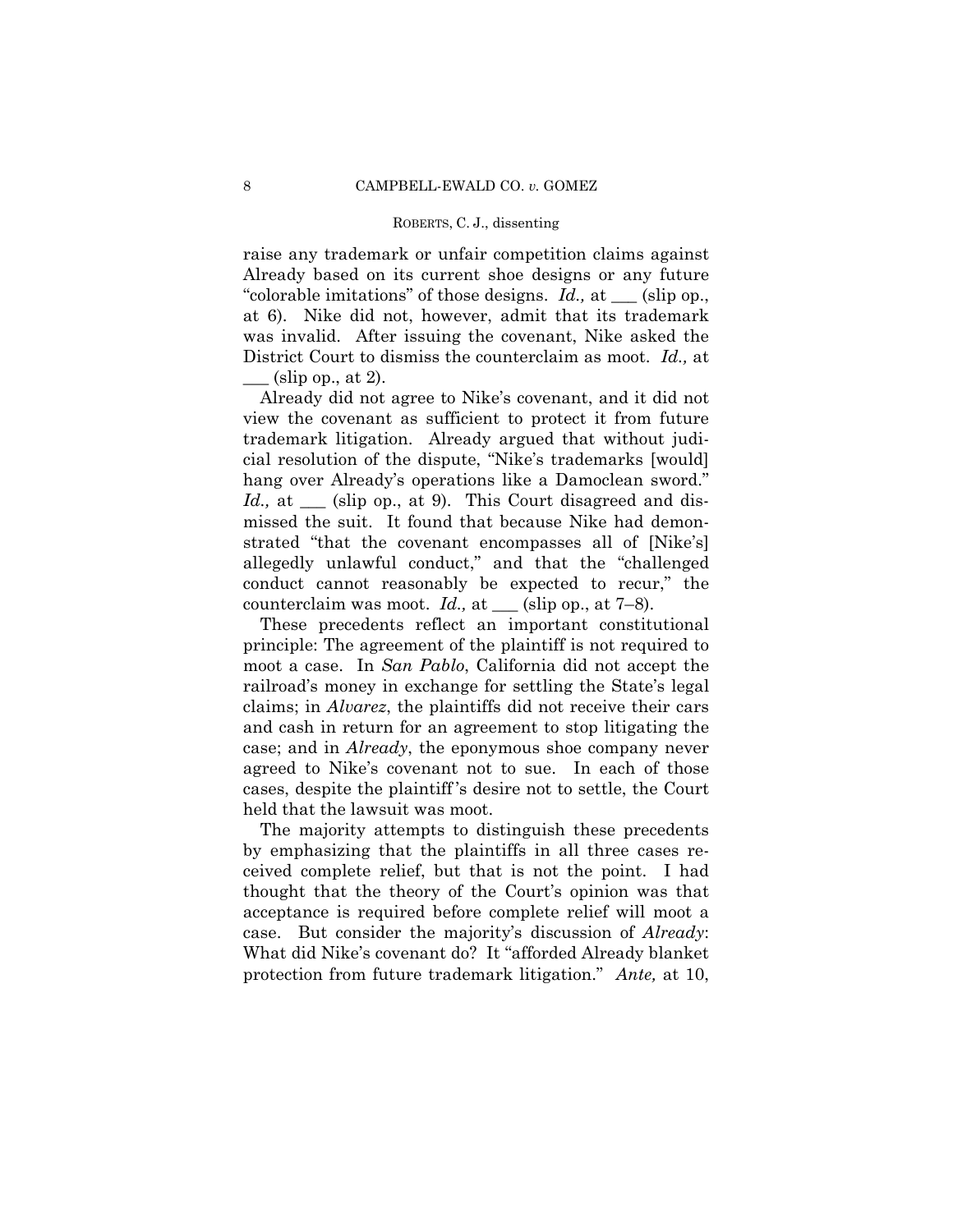n. 5. What happened as a result of this complete relief? "The risk that underpinned Already's standing" thus "ceased to exist." *Ibid.* Even though what? Even though "Nike's covenant was unilateral," and not accepted by Already. *Ibid.* 

The majority is correct that because Gomez did not accept Campbell's settlement, it is a "legal nullity" as a matter of contract law. The question, however, is not whether there is a contract; it is whether there is a case or controversy under Article III.2 If the defendant is willing to give the plaintiff everything he asks for, there is no case or controversy to adjudicate, and the lawsuit is moot.3

 moot in the first place. The premise of *Bancorp* is that it is up to the 2The majority suggests that this case is analogous to *U. S. Bancorp Mortgage Co.* v. *Bonner Mall Partnership*, 513 U. S. 18 (1994), where the Court declined to vacate a lower court decision that became moot on certiorari when the parties voluntarily settled the case. *Bancorp* is inapposite—it involves the equitable powers of the courts to vacate judgments in moot cases, not the Article III question whether a case is federal courts—and not the parties—to decide what to do once a case becomes moot. The majority's position, in contrast, would leave it to the plaintiff to decide whether a case is moot.<br><sup>3</sup>To further support its Article III-by-contract theory of the case, the

unaccepted offer of judgment "is considered withdrawn." Rule 68(b). settlement offer. By its terms, Rule 68 does not apply to the latter. The majority's only argument with respect to the freestanding settle-Court looks to Federal Rule of Civil Procedure 68, which states that an But Campbell made Gomez both a Rule 68 offer *and* a freestanding ment offer is that under the rules of contract law, an unaccepted offer is a "legal nullity." *Ante*, at 7. As explained, however, under the principles of Article III, an unaccepted offer of complete relief moots a case.

 based on whether there was a formal tender under the common law. This suffers from the same flaw as the majority opinion. The question admission of liability. *Ante,* at 2–3. Our precedents, however, plainly JUSTICE THOMAS, concurring in the judgment, would decide the case is not whether the requirements of the common law of tender have been met, but whether there is a case or controversy for purposes of Article III. The Supreme Court cases we have discussed make clear that the two questions are not the same. To cite just one example, JUSTICE THOMAS argues that a tender under the common law must include an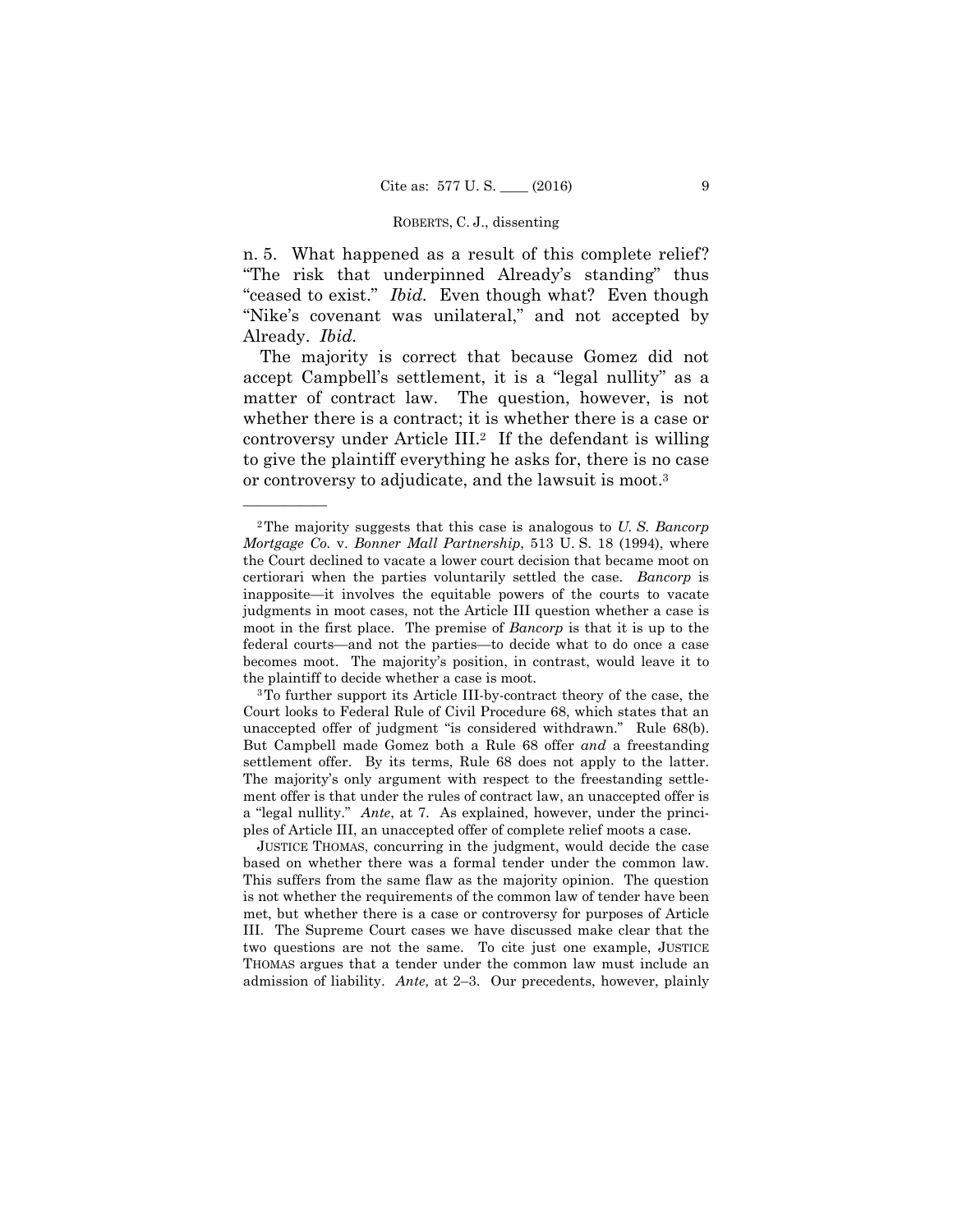\* \* \*

The case or controversy requirement serves an essential purpose: It ensures that the federal courts expound the law "only in the last resort, and as a necessity." *Allen*, 468 U. S., at 752 (internal quotation marks omitted). It is the necessity of resolving a live dispute that reconciles the exercise of profound power by unelected judges with the principles of self-governance, ensuring adherence to "the proper—and properly limited—role of the courts in a democratic society." *Id.,* at 750 (internal quotation marks omitted).

There is no such necessity here. As the District Court found, Campbell offered Gomez full relief. Although Gomez nonetheless wants to continue litigating, the issue is not what the plaintiff *wants*, but what the federal courts may do. It is up to those courts to decide whether each party continues to have the requisite personal stake in the lawsuit, and if not, to dismiss the case as moot. The Court today takes that important responsibility away from the federal courts and hands it to the plaintiff.

The good news is that this case is limited to its facts. The majority holds that an *offer* of complete relief is insufficient to moot a case. The majority does not say that *payment* of complete relief leads to the same result. For aught that appears, the majority's analysis may have come out differently if Campbell had deposited the offered funds with the District Court. See *ante,* at 11–12. This Court leaves that question for another day—assuming there are other plaintiffs out there who, like Gomez, won't take "yes" for an answer.

establish that an admission of liability is not required for a case to be moot under Article III. See *supra,* at 7–8. We are not at liberty to proceed as if those Article III precedents do not exist.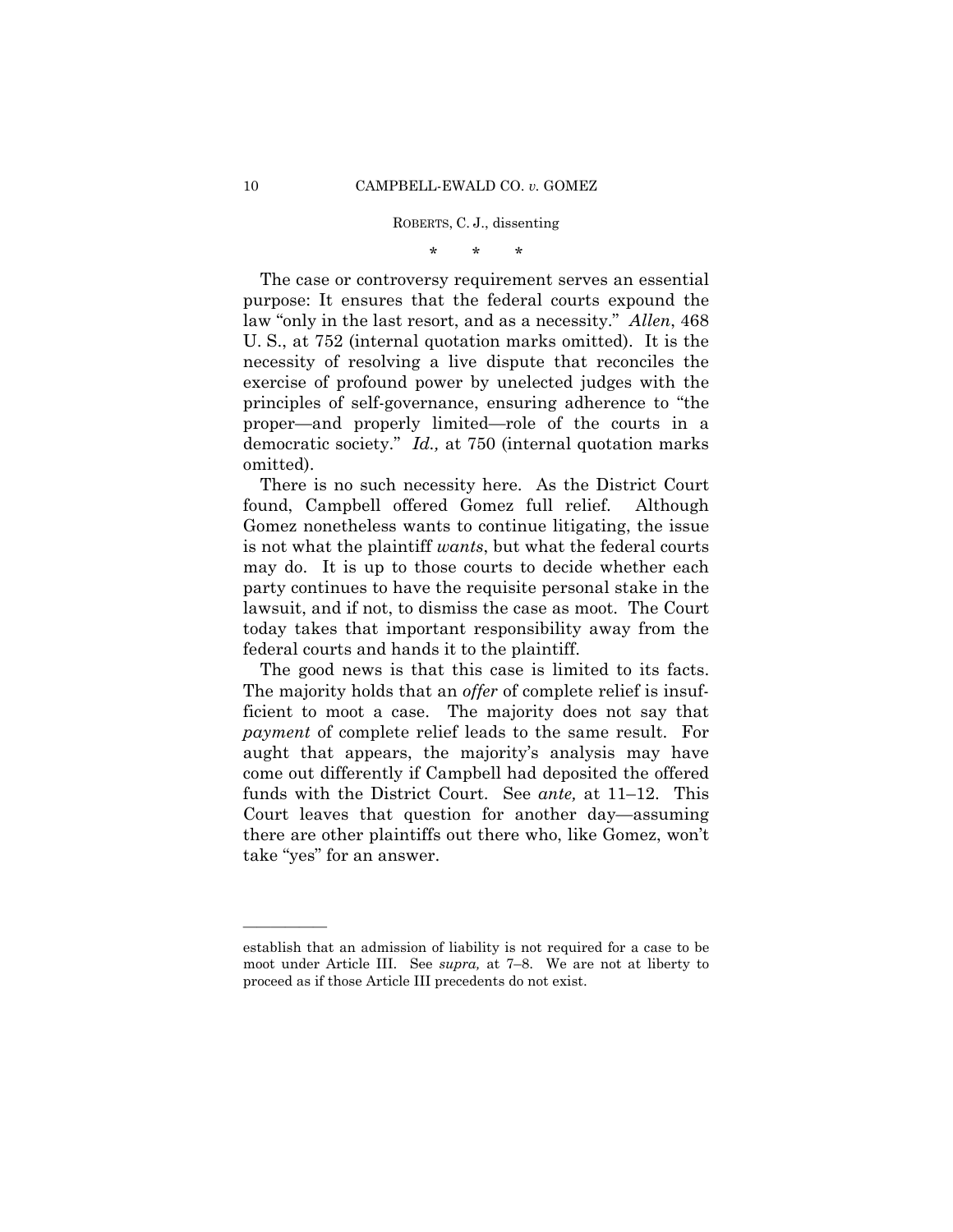# $\frac{1}{2}$  ,  $\frac{1}{2}$  ,  $\frac{1}{2}$  ,  $\frac{1}{2}$  ,  $\frac{1}{2}$  ,  $\frac{1}{2}$  ,  $\frac{1}{2}$ **SUPREME COURT OF THE UNITED STATES**

#### $\frac{1}{2}$  ,  $\frac{1}{2}$  ,  $\frac{1}{2}$  ,  $\frac{1}{2}$  ,  $\frac{1}{2}$  ,  $\frac{1}{2}$ No. 14–857

# CAMPBELL-EWALD COMPANY, PETITIONER *v.* JOSE GOMEZ

# ON WRIT OF CERTIORARI TO THE UNITED STATES COURT OF APPEALS FOR THE NINTH CIRCUIT

[January 20, 2016]

# JUSTICE ALITO, dissenting.

I join THE CHIEF JUSTICE's dissent. I agree that a defendant may extinguish a plaintiff 's personal stake in pursuing a claim by offering complete relief on the claim, even if the plaintiff spurns the offer. Our Article III precedents make clear that, for mootness purposes, there is nothing talismanic about the plaintiff 's acceptance. *E.g., Already, LLC* v. *Nike, Inc.*, 568 U. S. \_\_\_ (2013) (holding that Nike's unilateral covenant not to sue mooted Already's trademark invalidity claim). I write separately to emphasize what I see as the linchpin for finding mootness in this case: There is no real dispute that Campbell would "make good on [its] promise" to pay Gomez the money it offered him if the case were dismissed. *Ante,* at 5 (opinion of ROBERTS, C. J.). Absent this fact, I would be compelled to find that the case is not moot.

 Our "voluntary cessation" cases provide useful guidance. Those cases hold that, when a plaintiff seeks to enjoin a defendant's conduct, a defendant's "voluntary cessation of challenged conduct does not ordinarily render a case moot because a dismissal for mootness would permit a resumption of the challenged conduct as soon as the case is dismissed." *Knox* v. *Service Employees*, 567 U. S. \_\_\_, \_\_\_–  $(2012)$  (slip op., at 6–7). To obtain dismissal in such

circumstances, the defendant must "'bea[r] the formidable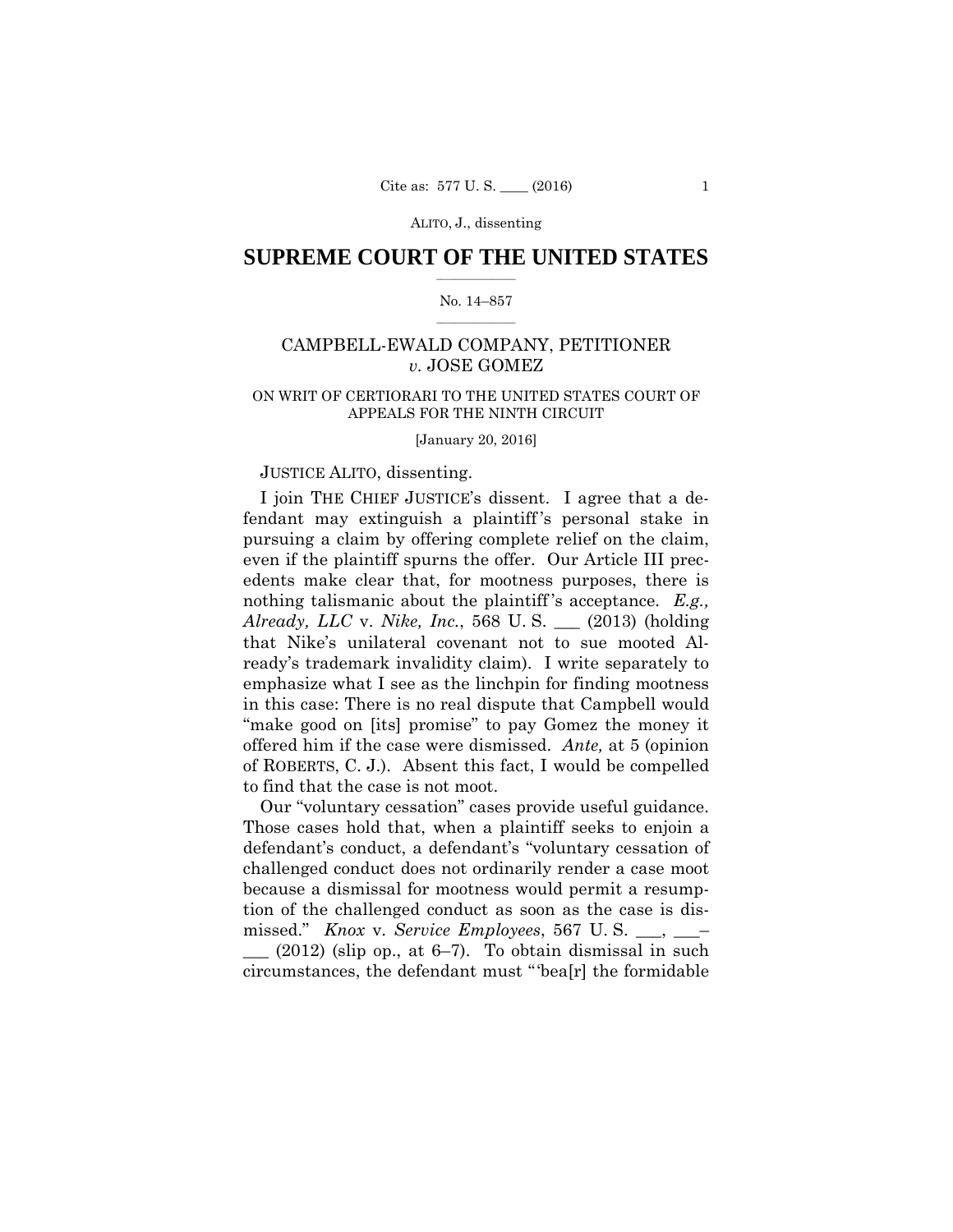burden of showing that it is absolutely clear the allegedly wrongful behavior could not reasonably be expected to recur.'" *Already*, *supra*, at \_\_\_ (slip op., at 4) (quoting *Friends of the Earth, Inc.* v. *Laidlaw Environmental Services (TOC), Inc.*, 528 U. S. 167, 190 (2000)). We have typically applied that rule in cases involving claims for prospective relief, see *Knox*, *supra*, at \_\_\_ (slip op., at 7), but the basic principle easily translates to cases, like this one, involving claims for damages: When a defendant offers a plaintiff complete relief on a damages claim, the case will be dismissed as moot if—but only if—it is "absolutely clear" that the plaintiff will be able to receive the offered relief. *Already*, *supra*, at \_\_\_ (slip op., at 8).1

 retains a "personal stake" in continuing the litigation. (2013) (slip op., at 4) (internal quotation marks omitted). Consider an offer of complete relief from a defendant that has no intention of actually paying the promised sums, or from a defendant whose finances are so shaky that it cannot produce the necessary funds. In both instances, there is a question whether the defendant will back up its offer to pay with an actual payment. If those cases were dismissed as moot, the defendant's failure to follow through on its promise to pay would leave the plaintiff forever emptyhanded. In the language of our mootness cases, those cases would *not* be moot because a court could still grant the plaintiff "effectual relief," *Knox*, *supra*, at \_\_\_ (slip op., at 7) (internal quotation marks omitted) namely, the relief sought in the first place. The plaintiff *Genesis HealthCare Corp.* v. *Symczyk*, 569 U. S. \_\_\_, \_\_\_ An offer of complete relief thus will not always warrant dismissal.

<sup>&</sup>lt;sup>1</sup>I say it must be clear that the plaintiff "will *be able to* receive" the relief, rather than that the plaintiff "*will* receive" the relief, to account for the possibility of an obstinate plaintiff who refuses to take any relief even if the case is dismissed. A plaintiff cannot thwart mootness by refusing complete relief presented on a silver platter.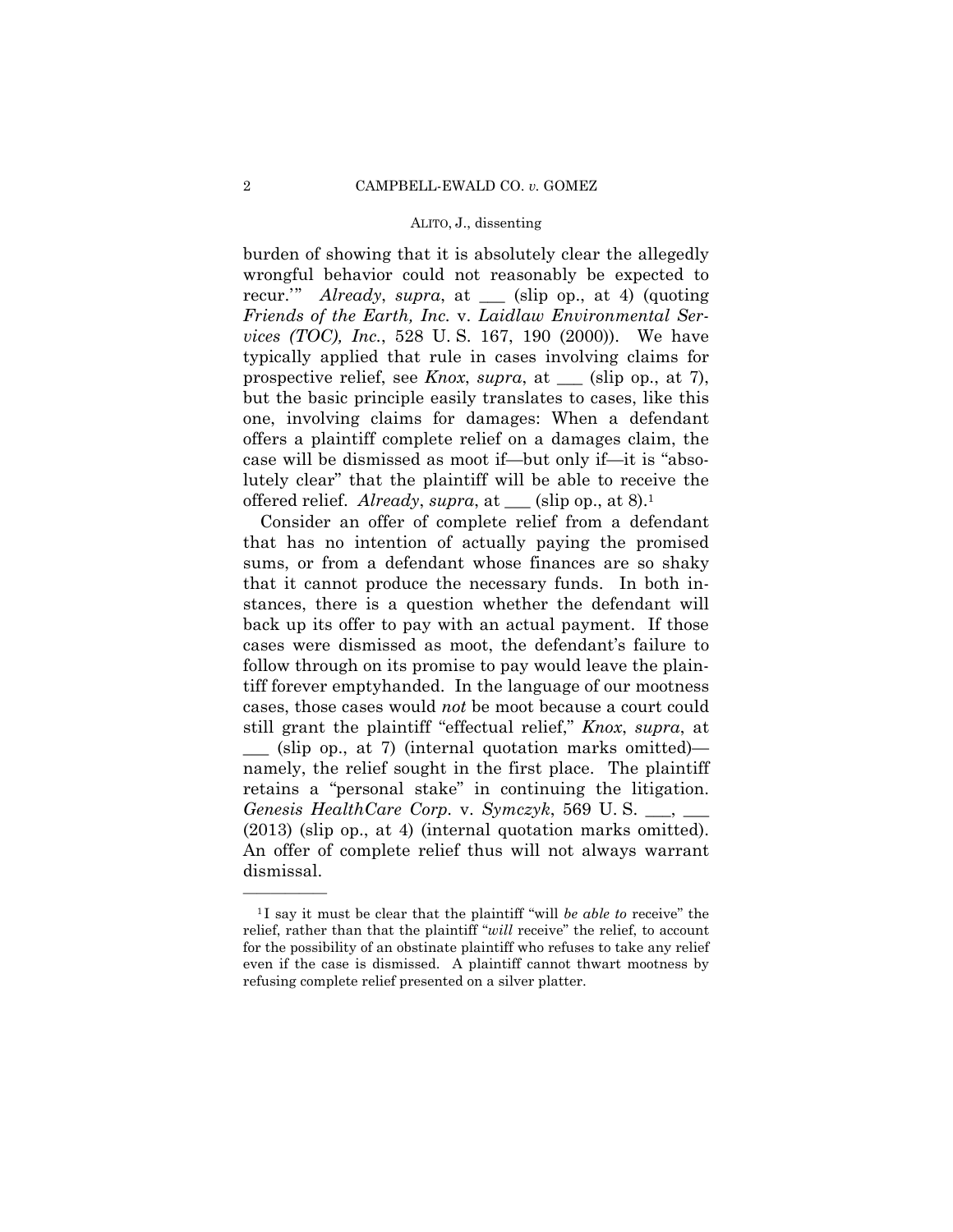Campbell urges that a plaintiff could simply move to reopen a dismissed case if a defendant fails to make good on its offer. Reply Brief 10. I assume that is true. But the prospect of having to reopen litigation is precisely why our voluntary cessation cases require defendants to prove, *before* dismissal, that the plaintiff 's injury cannot reasonably be expected to recur. I see no reason not to impose a similar burden when a defendant asserts that it has rendered a damages claim moot.

 requisite funds in a bank account in the plaintiff 's name. See *California* v. *San Pablo & Tulare R. Co.*, 149 U. S. How, then, can a defendant make "absolutely clear" that it will pay the relief it has offered? The most straightforward way is simply to pay over the money. The defendant might hand the plaintiff a certified check or deposit the 308, 313–314 (1893). Alternatively, a defendant might deposit the money with the district court (or another trusted intermediary) on the condition that the money be released to the plaintiff when the court dismisses the case as moot. See Fed. Rule Civ. Proc. 67; 28 U. S. C. §§2041, 2042. In these situations, there will rarely be any serious doubt that the plaintiff can obtain the offered money.2

 of common-law tender in this context. *Ante*, at 1, 2 (THOMAS, J., concur-2Depositing funds with the district court or another intermediary may be particularly attractive to defendants because it would ensure that the plaintiff can obtain the money, yet allow the defendant to reclaim the funds if the court refuses to dismiss the case (for example, because it determines the offer is for less than full relief). Contrary to the views of Gomez's *amicus*, there is no reason to force a defendant to effect an " 'irrevocable transfer of title' " to the funds without regard to whether doing so succeeds in mooting the case. Brief for American Federation of Labor and Congress of Industrial Organizations 10. Likewise, because I believe our precedents "provide sufficiently specific principles to resolve this case," I would not apply the "rigid formalities" ring in judgment). Article III demands that a plaintiff always have a personal stake in continuing the litigation, and that stake is extinguished if the plaintiff is freely able to obtain full relief in the event the case is dismissed as moot.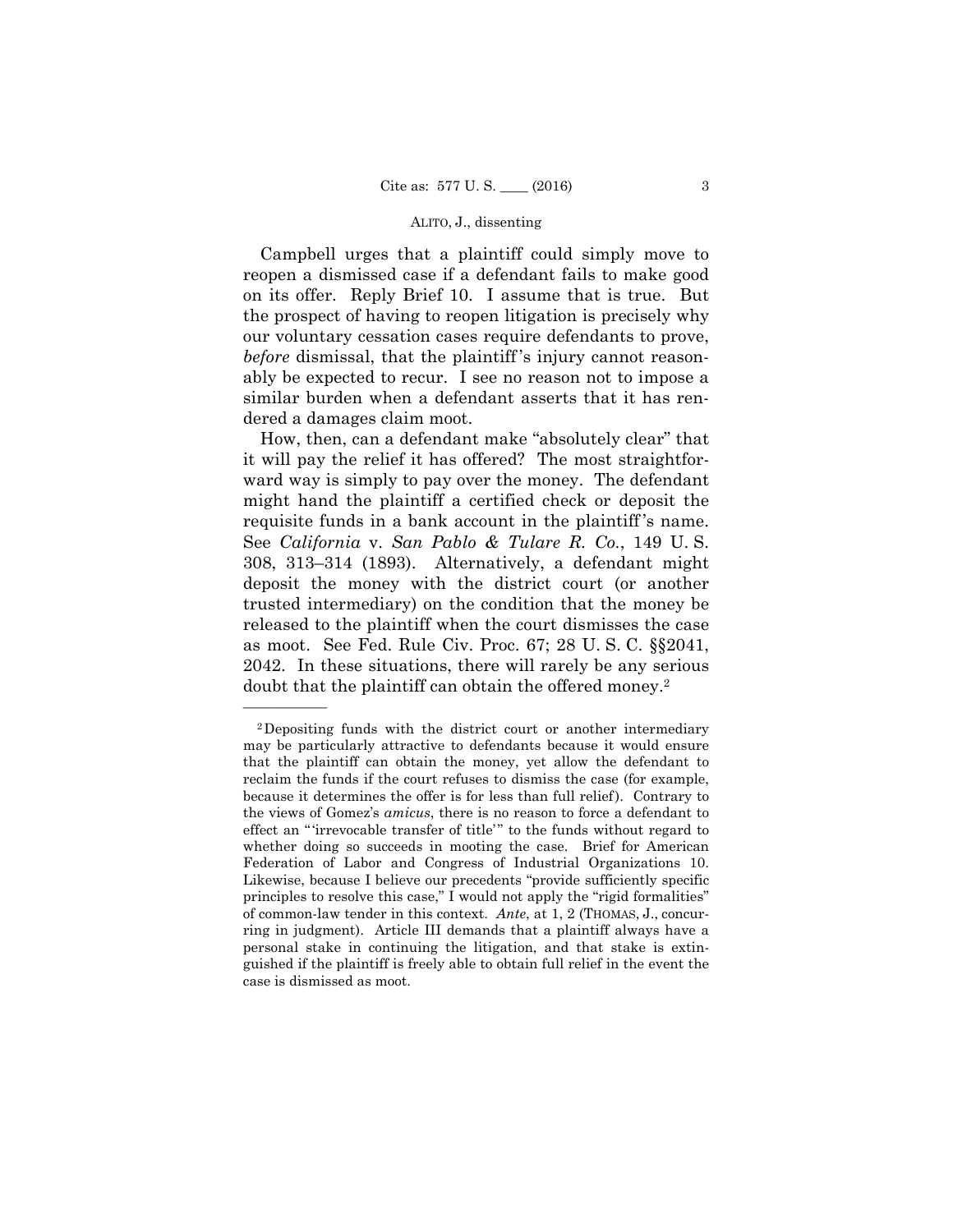While outright payment is the surest way for a defendant to make the requisite mootness showing, I would not foreclose other means of doing so. The question is whether it is certain the defendant will pay, not whether the defendant has already paid. I believe Campbell clears the mark in this case. As THE CHIEF JUSTICE observes, there is no dispute Campbell has the means to pay the few thousand dollars it offered Gomez, and there is no basis "to argue that Campbell might not make good on that promise" if the case were dismissed. *Ante*, at 5. Thus, in the circumstances of this case, Campbell's offer of complete relief should have rendered Gomez's damages claim moot. But the same would not necessarily be true for other defendants, particularly those that face more substantial claims, possess less secure finances, or extend offers of questionable sincerity. Cf. *Already*, 568 U. S., at \_\_\_–\_\_\_ (KENNEDY, J., concurring) (slip op., at 3–4) (emphasizing the "formidable burden on the party asserting mootness" and noting possible "doubts that Nike's showing [of mootness] would suffice in other circumstances").

The Court does not dispute Campbell's ability or willingness to pay, but nonetheless concludes that its unaccepted offer did not moot Gomez's claim. While I disagree with that result on these facts, I am heartened that the Court appears to endorse the proposition that a plaintiff 's claim *is* moot once he has "received full redress" from the defendant for the injuries he has asserted. *Ante*, at 10, n. 5 (discussing *Already*, *supra*, and *Alvarez* v. *Smith*, 558 U. S. 87 (2009)). Today's decision thus does not prevent a defendant who actually pays complete relief—either directly to the plaintiff or to a trusted intermediary—from seeking dismissal on mootness grounds.<sup>3</sup>

<sup>3</sup>Although it does not resolve the issue, the majority raises the possibility that a defendant must *both* pay the requisite funds *and* have "the court . . . ente[r] judgment for the plaintiff in that amount." *Ante*, at 11.